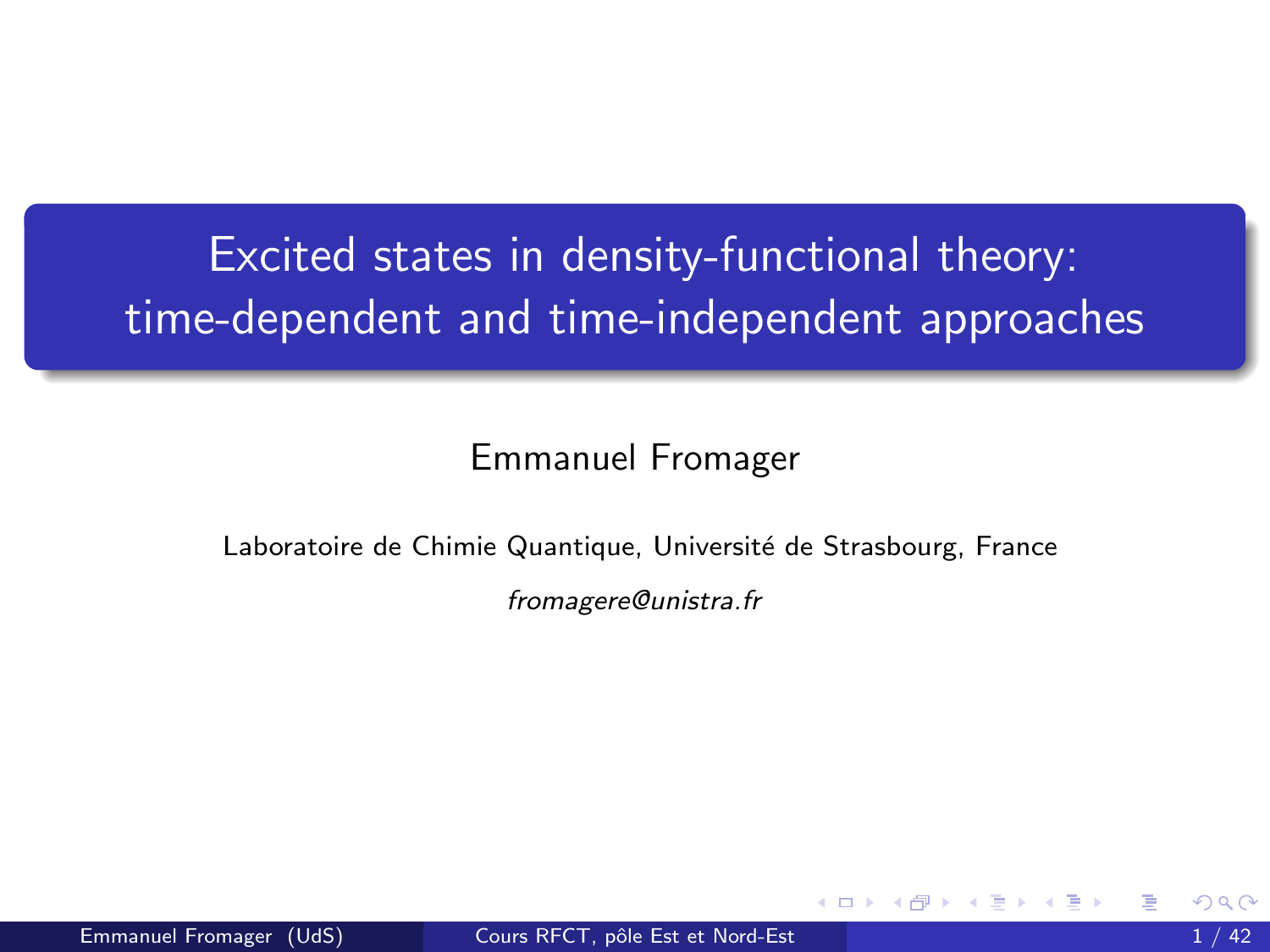## Electronic Hamiltonian

- **•** The following lecture deals with the calculation of electronic excited state properties (excitation energies, oscillator strengths, ...)
- We will work within the Born–Oppenheimer approximation which means that the nuclei (indexed as A, B, C, ...) will be at fixed positions  $\mathbf{R}_A$ ,  $\mathbf{R}_B$ ,  $\mathbf{R}_C$ , ...
- **•** Therefore the electronic Schrödinger equation reads  $|\hat{H}\Psi_I = E_I \Psi_I|$

where  $\Psi_1(\mathbf{x}_1, \mathbf{x}_2, \dots, \mathbf{x}_N)$  is either the ground-state  $(I = 0)$  N-electron wavefunction, that we assume to be non-degenerate in the following, or any of the excited-state N-electron wavefunctions  $(I = 1, 2, 3, ...)$ .

The (non-relativistic) electronic Hamiltonian equals (in atomic units)

$$
\hat{H} \equiv \underbrace{\sum_{i=1}^{N} -\frac{1}{2} \nabla_{\mathbf{r}_i}^2}_{\hat{T}} + \underbrace{\left(\sum_{i < j}^{N} \frac{1}{|\mathbf{r}_i - \mathbf{r}_j|} + \sum_{i=1}^{N} v_{\text{ne}}(\mathbf{r}_i) \right)}_{\hat{W}_{\text{ee}}} \times \underbrace{\sum_{\text{nuclei}}^{nuclei}}_{\text{with } v_{\text{ne}}(\mathbf{r})} \sum_{\substack{A \\ \text{a.e. } \hat{P} \text{ is a given}}} \frac{Z_A}{|\mathbf{r} - \mathbf{R}_A|} \times \underbrace{\sum_{\substack{A \\ \hat{P} \text{ is a given}}} \frac{1}{|\mathbf{r} - \mathbf{R}_A|} \times \underbrace{\sum_{\substack{A \\ \hat{P} \text{ is a given}}} \frac{1}{|\mathbf{r} - \mathbf{R}_A|} \times \underbrace{\sum_{\substack{A \\ \hat{P} \text{ is a given}}} \frac{1}{|\mathbf{r} - \mathbf{R}_A|} \times \underbrace{\sum_{\substack{A \\ \hat{P} \text{ is a given}}} \frac{1}{|\mathbf{r} - \mathbf{R}_A|} \times \underbrace{\sum_{\substack{A \\ \hat{P} \text{ is a given}}} \frac{1}{|\mathbf{r} - \mathbf{R}_A|} \times \underbrace{\sum_{\substack{A \\ \hat{P} \text{ is a given}}} \frac{1}{|\mathbf{r} - \mathbf{R}_A|} \times \underbrace{\sum_{\substack{A \\ \hat{P} \text{ is a given}}} \frac{1}{|\mathbf{r} - \mathbf{R}_A|} \times \underbrace{\sum_{\substack{A \\ \hat{P} \text{ is a given}}} \frac{1}{|\mathbf{r} - \mathbf{R}_A|} \times \underbrace{\sum_{\substack{A \\ \hat{P} \text{ is a given}}} \frac{1}{|\mathbf{r} - \mathbf{R}_A|} \times \underbrace{\sum_{\substack{A \\ \hat{P} \text{ is a given}}} \frac{1}{|\mathbf{r} - \mathbf{R}_A|} \times \underbrace{\sum_{\substack{A \\ \hat{P} \text{ is a given}}} \frac{1}{|\mathbf{r} - \mathbf{R}_A|} \times \underbrace{\sum_{\substack{A \\ \hat{P} \text{ is a given
$$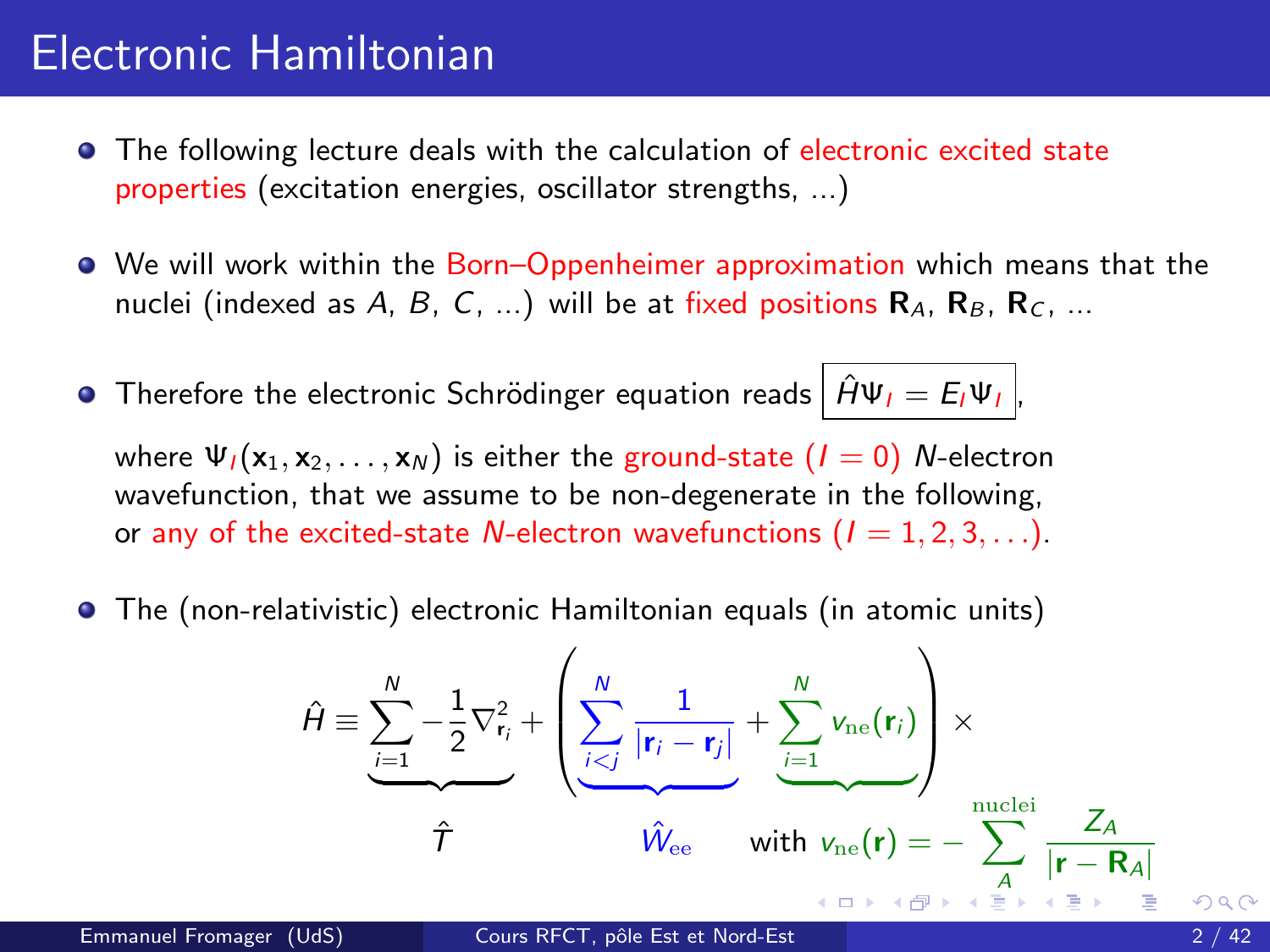# Two (completely) different paths towards excited states: state-averaging or response theory

- Ground and excited states (up to the state of interest) can actually be determined simultaneously (all of them forming an ensemble) and variationally (Gross–Oliveira–Kohn variational principle).
- This approach is used in the so-called State-Averaged Complete Active Space Self-Consistent Field (SA-CASSCF) method where a single (state-averaged) set of molecular orbitals is used to construct all the states belonging to the ensemble of interest. It becomes the method of choice when states are nearly-degenerate.
- Note that, even though it did not draw much attention so far, an exact density-functional theory (DFT) relying on state-averaging can be formulated, thus leading to an extension of DFT to the excited states (will be discussed in the last part of the lecture).
- In most quantum chemical calculations a completely different approach is actually adopted: time-dependent linear response theory. This is what standard time-dependent DFT (TD-DFT) calculations rely on.

K ロ ⊁ K 個 ≯ K 君 ⊁ K 君 ≯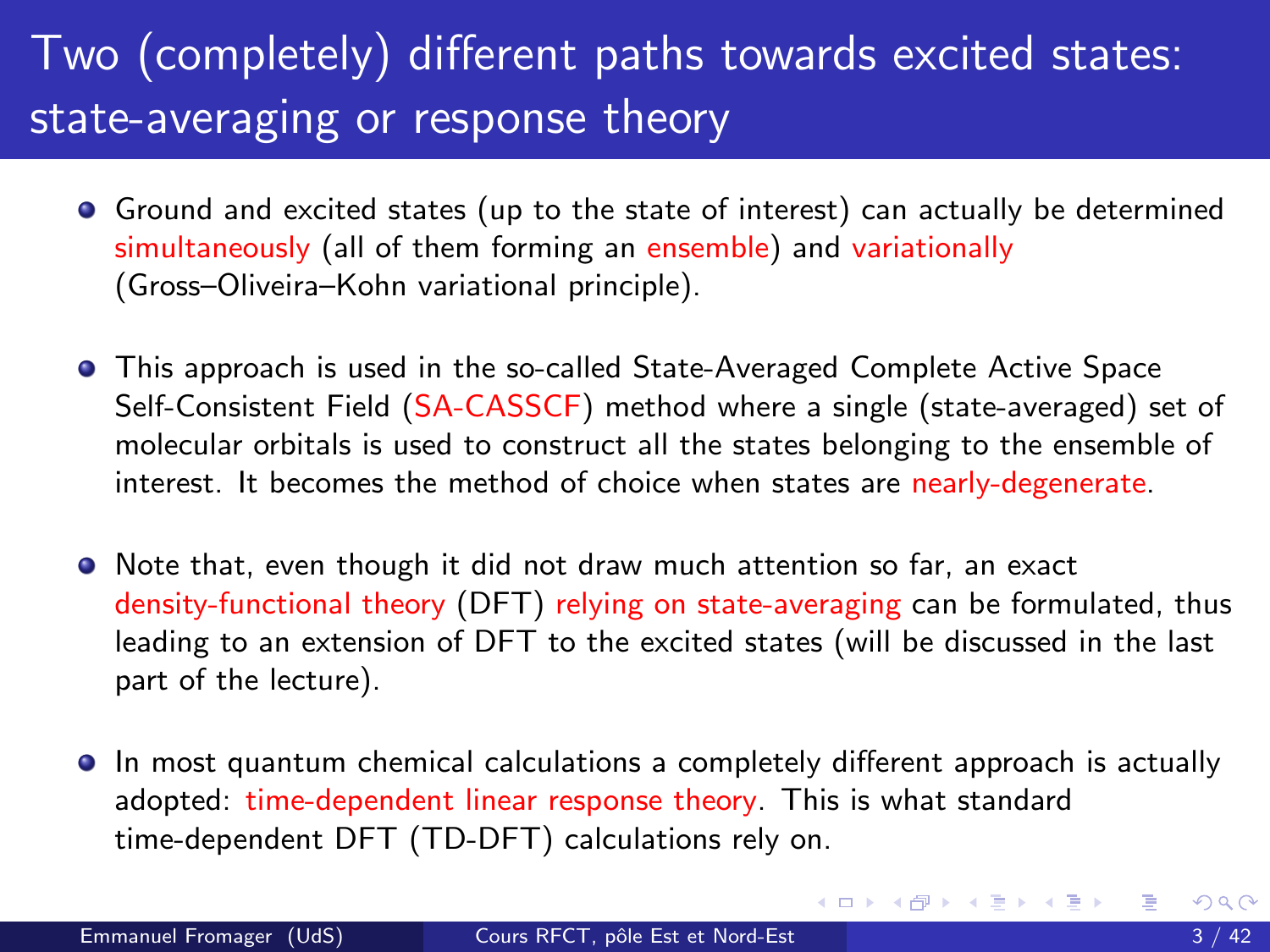<span id="page-3-0"></span>**Time-dependent Schrödinger equation in atomic units:** 

$$
\hat{H}(t)|\Psi(t)\rangle = \mathrm{i}\frac{\mathrm{d}}{\mathrm{d}t}|\Psi(t)\rangle
$$

where the time-dependent Hamiltonian reads  $\hat{H}(t) = \hat{H} + \hat{V}(t)$ .

- **•** The unperturbed time-independent Hamiltonian is the usual electronic Hamiltonian  $\;\hat{H}\equiv \;\hat{\mathcal{T}}+\hat{W}_{\mathrm{ee}}+\sum_{i=1}^{N} \mathsf{v}_{\mathrm{ne}}(\mathbf{r}_i)\times$
- **In the following, the time-dependent perturbation operator**  $\hat{V}(t)$  is an arbitrarv linear hermitian operator that does not contain any derivatives with respect to time.
- Example: in classical mechanics, the force applied to an electron at position  $\mathbf{r} \equiv (x, y, z)$  in the presence of a dynamical electric field  $\mathbf{E}(\mathbf{r}, t)$  equals (in a.u.)

$$
\mathbf{F}(\mathbf{r},t)=-\mathbf{E}(\mathbf{r},t).
$$

If the electric field is uniform and along the z axis,  $\mathbf{E}(\mathbf{r},t) = \mathcal{E}(t)\mathbf{e}_z$ , then the potential interaction energy equals  $V(r, t) = \mathcal{E}(t)z$ . Indeed, one can see that

$$
\mathsf{F}(\mathsf{r},t)=-\nabla V(\mathsf{r},t)=-\mathcal{E}(t)\mathsf{e}_z.
$$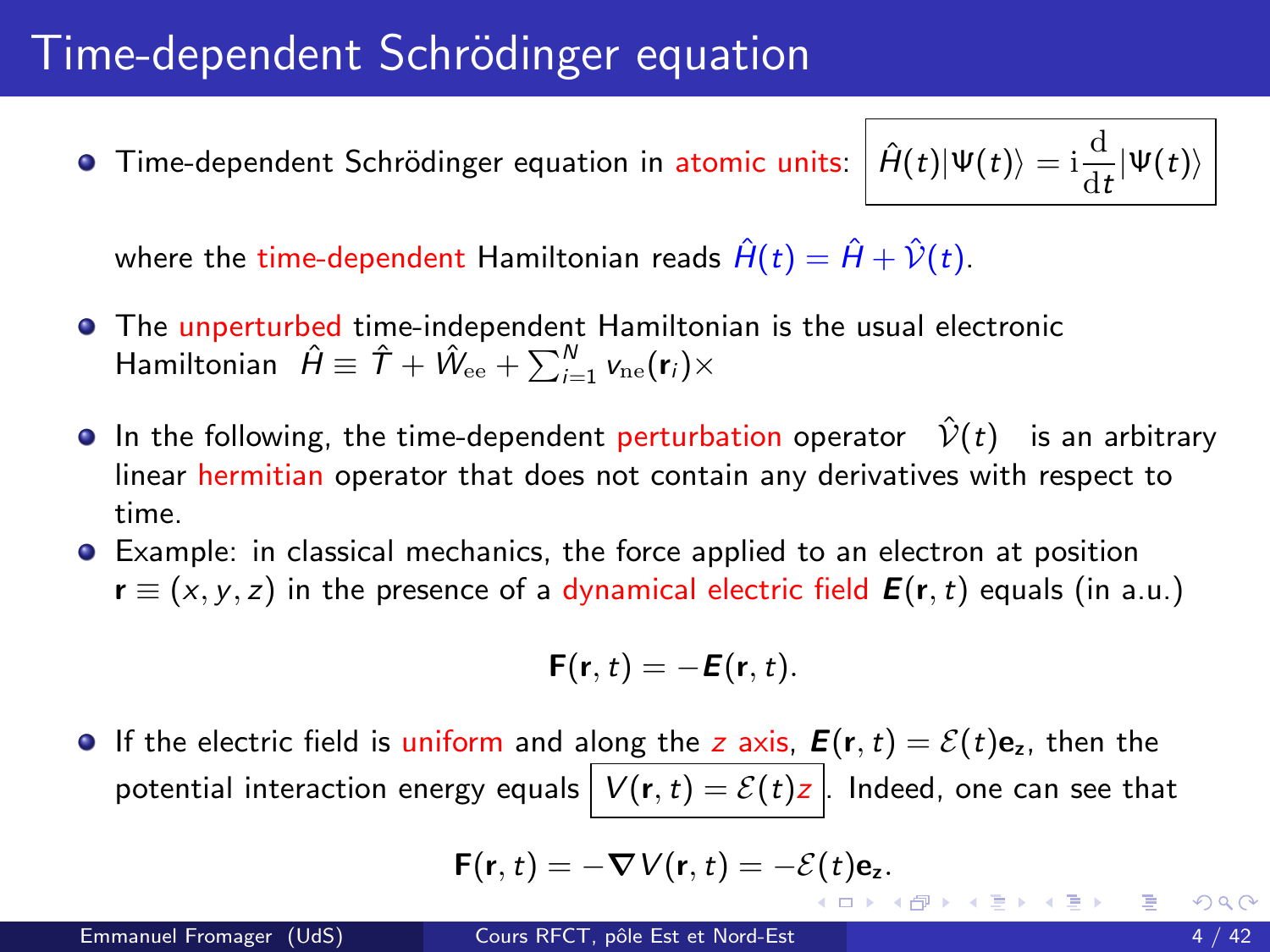<span id="page-4-0"></span> $\bullet$  Therefore, for N electrons, the potential energy that describes the interaction with the uniform electric field can be expressed as

$$
\mathcal{V}(t)=\mathcal{E}(t)\sum_{i=1}^N z_i,
$$

which leads, in quantum mechanics, to the operator

$$
\hat{\mathcal{V}}(t) = \mathcal{E}(t)\hat{\mathcal{V}}
$$
 where  $\hat{\mathcal{V}} \equiv \sum_{i=1}^{N} z_i \times$ .

• Note that, in the presence of an electric field,  $\hat{V}(t)$  is a time-dependent local potential (i.e. multiplicative) operator that will be denoted as follows later on,

$$
\hat{\mathcal{V}}(t)\rightarrow \sum_{i=1}^N \mathcal{V}(\mathbf{r}_i,t)\times
$$

**It should therefore be possible to describe the interaction between a** time-dependent electric field and electrons in a time-dependent extension of DFT (this will be discussed after the "exact response th[eor](#page-3-0)y["](#page-5-0) [pa](#page-3-0)[rt](#page-4-0)[\).](#page-5-0)  $\Omega$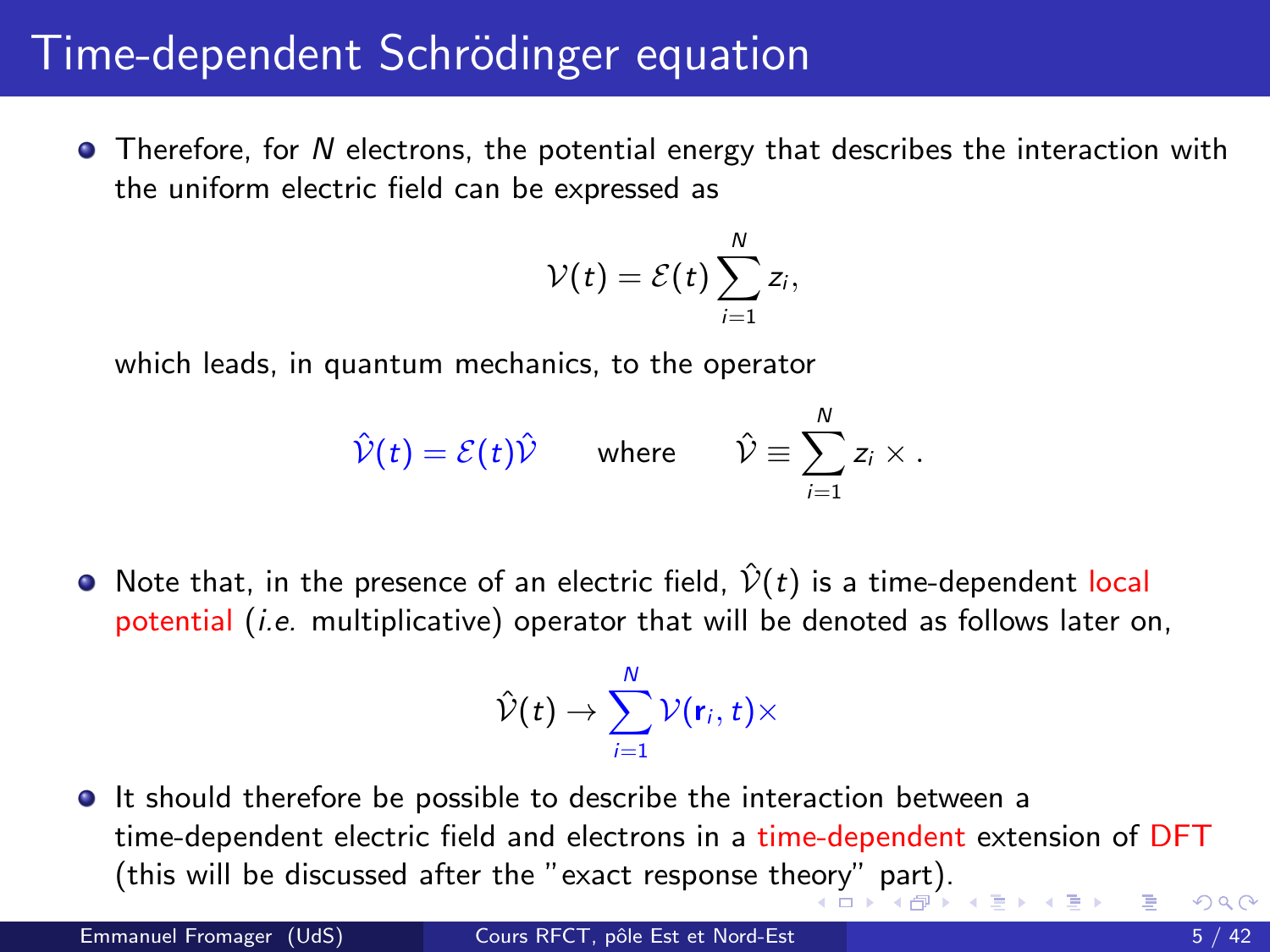<span id="page-5-0"></span>If the electronic wave function is normalized at the initial time  $t = 0$  then it remains normalized at any time  $t > 0$ . Indeed,

$$
\frac{\mathrm{d}\langle\Psi(t)|\Psi(t)\rangle}{\mathrm{d}t}=-\frac{1}{\mathrm{i}}\langle\hat{H}(t)\Psi(t)|\Psi(t)\rangle+\frac{1}{\mathrm{i}}\langle\Psi(t)|\hat{H}(t)|\Psi(t)\rangle=0.
$$

 $\bullet$  Adding a real multiplicative time-dependent function  $\mathcal{Q}(t)$  to the time-dependent perturbation operator  $\hat{V}(t)$  is equivalent to multiplying the wavefunction by a phase factor:

$$
\left(\hat{H}(t)+\mathcal{Q}(t)\times\right)|\Psi_{\mathcal{Q}}(t)\rangle=\mathrm{i}\frac{\mathrm{d}}{\mathrm{d}t}\left|\Psi_{\mathcal{Q}}(t)\right\rangle\quad\Leftrightarrow\quad\hat{H}(t)|\Psi(t)\rangle=\mathrm{i}\frac{\mathrm{d}}{\mathrm{d}t}|\Psi(t)\rangle
$$

where

$$
|\Psi_{\mathcal{Q}}(t)\rangle = e^{-i\int_0^t \mathcal{Q}(\tau)d\tau}\times |\Psi(t)\rangle.
$$

 $\bullet$  Consequently, for any observable A,

$$
\langle \Psi_{\mathcal{Q}}(t)|\hat{A}|\Psi_{\mathcal{Q}}(t)\rangle = e^{+i\int_0^t \mathcal{Q}(\tau)\mathrm{d}\tau} e^{-i\int_0^t \mathcal{Q}(\tau)\mathrm{d}\tau} \langle \Psi(t)|\hat{A}|\Psi(t)\rangle = \langle \Psi(t)|\hat{A}|\Psi(t)\rangle.
$$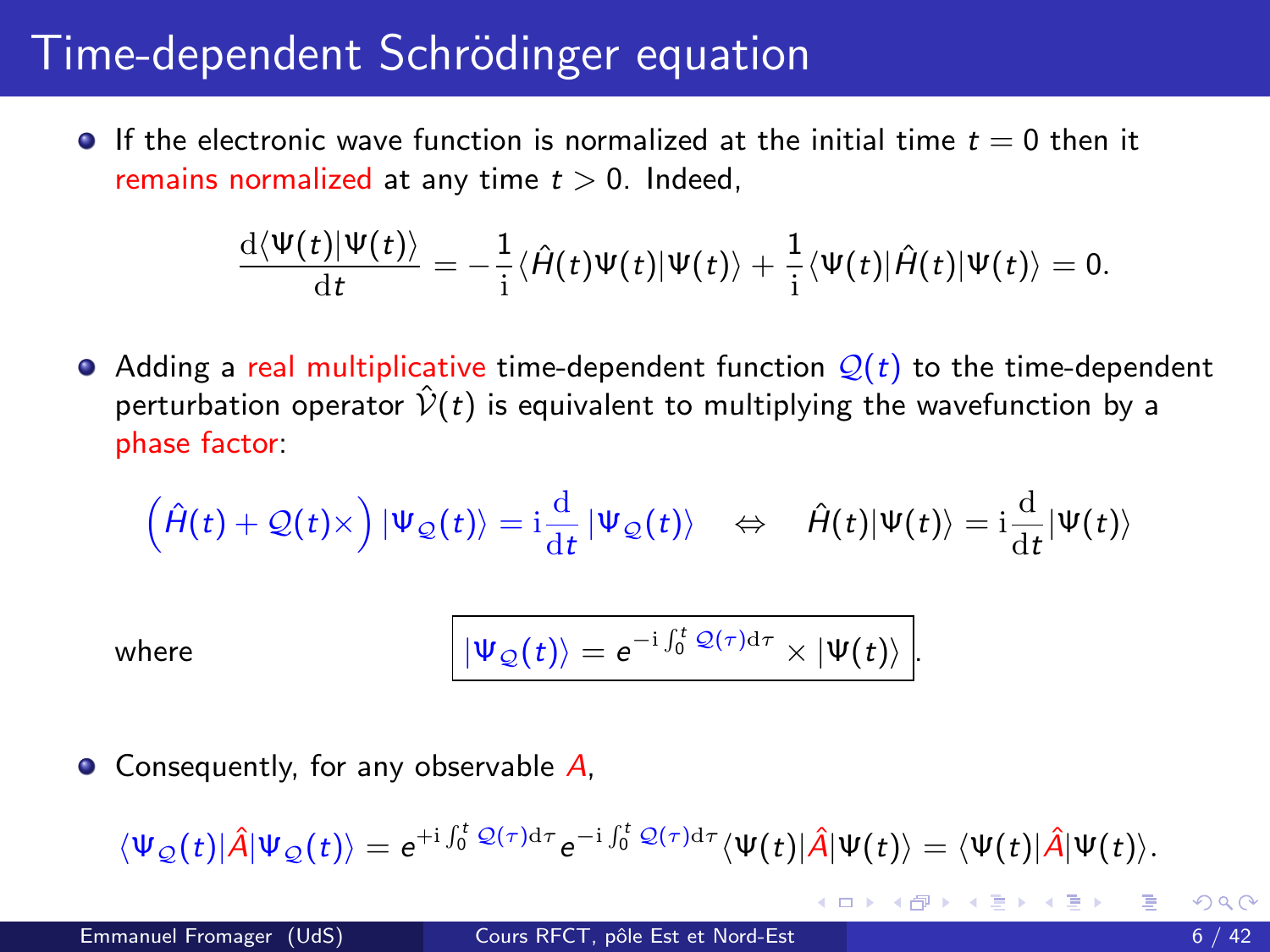- **In particular, the N-electron density is not affected by a time-dependent shift in the** local potential  $V(\mathbf{r},t) \to V(\mathbf{r},t) + C(t)$ . Indeed, in the latter case,  $Q(t) = NC(t)$ .
- **In case of a periodic uniform electric field with frequency**  $\omega$  **and strength**  $\epsilon$ **,**

$$
\mathcal{E}(t) = 2\epsilon \cos(\omega t) = \epsilon \left(e^{i\omega t} + e^{-i\omega t}\right),
$$

so that the time-dependent perturbation operator reads

$$
\hat{\mathcal{V}}(t)=2\epsilon\cos(\omega t)\hat{\mathcal{V}}.
$$

 $\bullet$  We assume in the following that the exact ground  $(i = 0)$  and excited  $(i > 0)$ states of the electronic unperturbed Hamiltonian are known, hence the name exact response theory:

$$
\hat{H}|\Psi_i\rangle = E_i|\Psi_i\rangle, \quad i=0,1,2,\ldots
$$

イロト イ押ト イヨト イヨト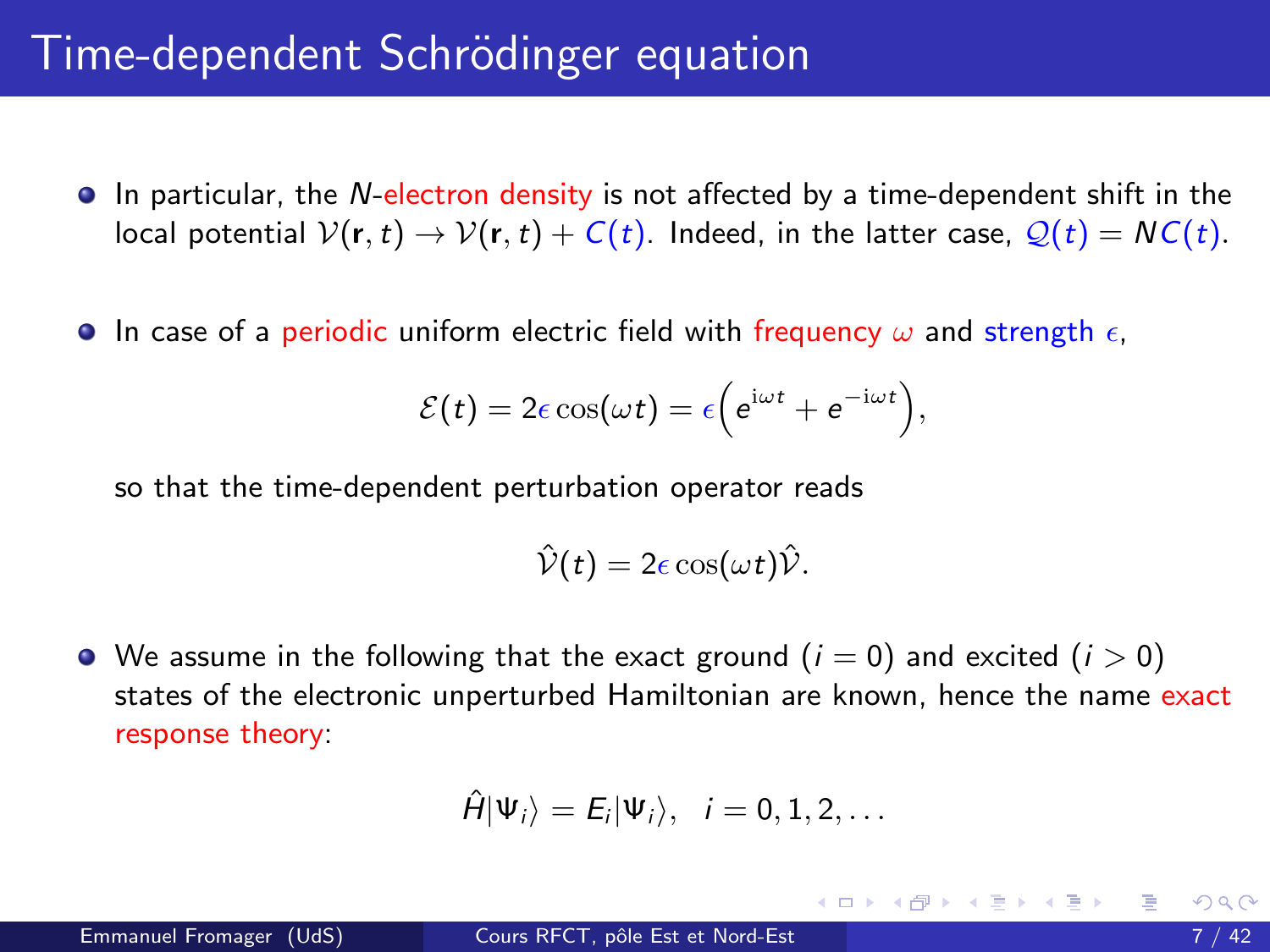- **•** Let us decompose the solution to the TD Schrödinger equation (TDSE) in the (orthonormal) eigenvector basis of  $\hat{H}$ :  $\big| \ket{\Psi(t)} = \sum_{i=1}^N \frac{1}{2}$ i  $\tilde{C}_i(t)|\Psi_i\rangle.$
- We assume that the system is in the ground state at time  $t = 0$ :  $|\Psi(0)\rangle = |\Psi_0\rangle$ .
- The probability of the transition  $0\to j$   $\;$  is  $\;$   $\mathcal{P}_j(t)=|\langle \Psi_j|\Psi(t)\rangle|^2=|\tilde{C}_j(t)|^2.$
- **It comes from the TDSF**

$$
\sum_{i} \tilde{C}_{i}(t) \Big( E_{i} + \hat{\mathcal{V}}(t) \Big) |\Psi_{i}\rangle = \mathrm{i} \sum_{i} \left[ \frac{\mathrm{d}}{\mathrm{d}t} \tilde{C}_{i}(t) \right] |\Psi_{i}\rangle
$$

or, by introducing  $\tilde{C}_i(t) = e^{-iE_i t} C_i(t)$ ,

$$
-2i\epsilon\cos(\omega t)\sum_i e^{-i(E_i-E_k)t}C_i(t)\mathcal{V}_{ki}=\frac{\mathrm{d}}{\mathrm{d}t}C_k(t)
$$

where  $V_{ki} = \langle \Psi_k | \hat{V} | \Psi_i \rangle$ .

造入 (語) (語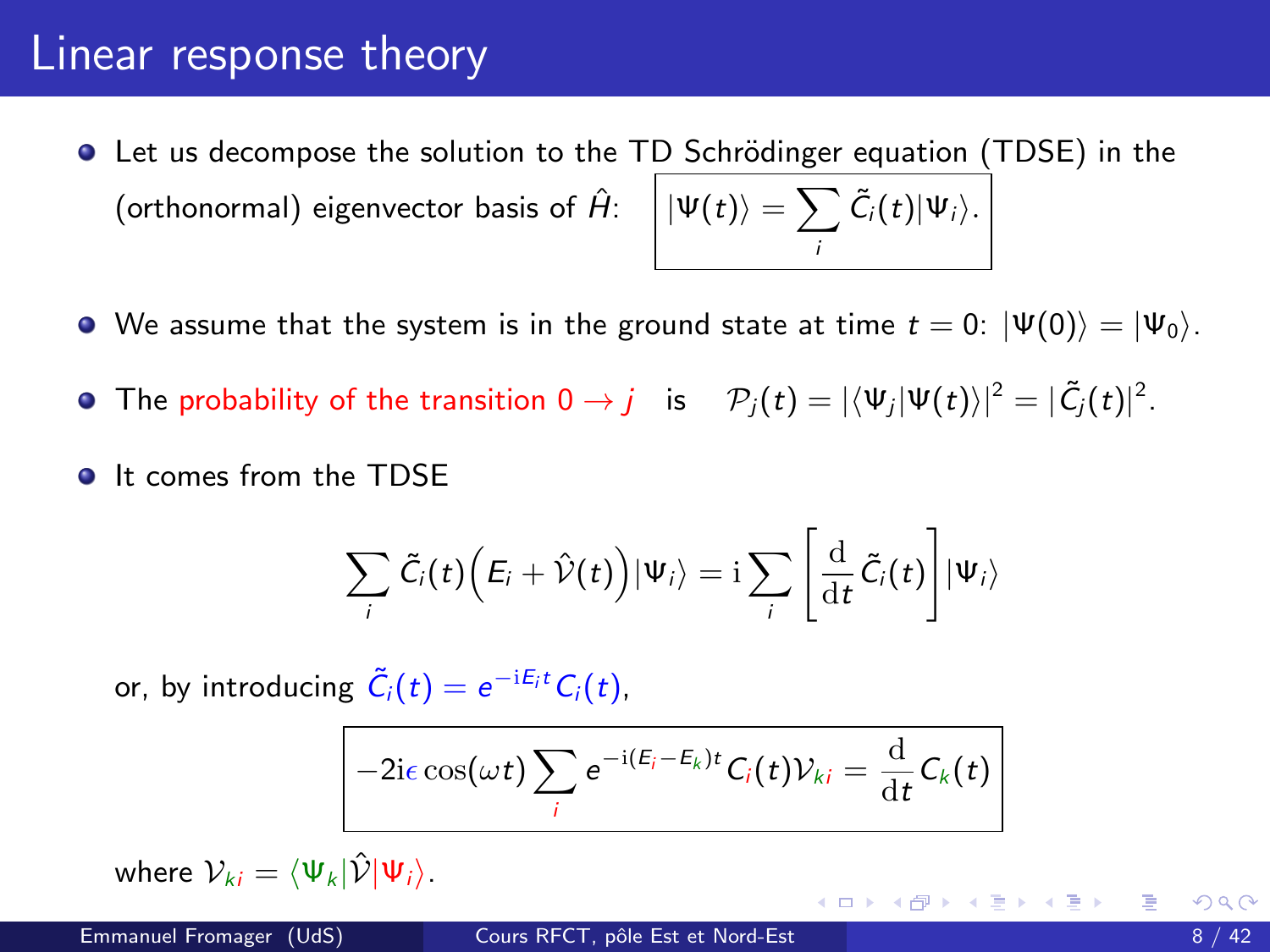- There is no simple analytical solution since the various time-dependent coefficients  $C_i(t)$  are coupled by the perturbation.
- $\bullet$  Note that the coefficients  $C_i(t)$  are functions of both time and perturbation strength  $\epsilon$ .
- In response theory (also known as time-dependent perturbation theory), the perturbation is assumed to be weak enough so that the coefficients can be Taylor-expanded in  $\epsilon$ :

$$
C_i(t) = C_i(t)|_{\epsilon=0} + \epsilon \left. \frac{\partial C_i(t)}{\partial \epsilon} \right|_{\epsilon=0} + \frac{\epsilon^2}{2} \left. \frac{\partial^2 C_i(t)}{\partial \epsilon^2} \right|_{\epsilon=0} + \dots
$$
\n
$$
\downarrow
$$
\n
$$
\downarrow
$$
\n
$$
\downarrow
$$
\n
$$
\downarrow
$$
\n
$$
\downarrow
$$
\n
$$
\downarrow
$$
\n
$$
\downarrow
$$
\n
$$
\downarrow
$$
\n
$$
\downarrow
$$
\n
$$
\downarrow
$$
\n
$$
\downarrow
$$
\n
$$
\downarrow
$$
\n
$$
\downarrow
$$
\n
$$
\downarrow
$$
\n
$$
\downarrow
$$
\n
$$
\downarrow
$$
\n
$$
\downarrow
$$
\n
$$
\downarrow
$$
\n
$$
\downarrow
$$
\n
$$
\downarrow
$$
\n
$$
\downarrow
$$
\n
$$
\downarrow
$$
\n
$$
\downarrow
$$
\n
$$
\downarrow
$$
\n
$$
\downarrow
$$
\n
$$
\downarrow
$$
\n
$$
\downarrow
$$
\n
$$
\downarrow
$$
\n
$$
\downarrow
$$
\n
$$
\downarrow
$$
\n
$$
\downarrow
$$
\n
$$
\downarrow
$$
\n
$$
\downarrow
$$
\n
$$
\downarrow
$$
\n
$$
\downarrow
$$
\n
$$
\downarrow
$$
\n
$$
\downarrow
$$
\n
$$
\downarrow
$$
\n
$$
\downarrow
$$
\n
$$
\downarrow
$$
\n
$$
\downarrow
$$
\n
$$
\downarrow
$$
\n
$$
\downarrow
$$
\n
$$
\downarrow
$$
\n
$$
\downarrow
$$
\n
$$
\downarrow
$$
\n
$$
\downarrow
$$
\n
$$
\downarrow
$$
\n
$$
\downarrow
$$
\n
$$
\downarrow
$$
\n
$$
\downarrow
$$
\n
$$
\downarrow
$$
\n
$$
\downarrow
$$
\n
$$
\downarrow
$$
\n
$$
\downarrow
$$
\n
$$
\downarrow
$$

**Inserting this expansion into the TDSE leads, through zeroth order, to** d  $\left.\frac{\mathrm{d}}{\mathrm{d}t}\mathcal{C}_k(t)\right|_{\epsilon=0}=0\;\;\rightarrow\;\;\left[\left.\mathcal{C}_k(t)\right|_{\epsilon=0}=\delta_{k0}\right]\;\;\rightarrow\;\;\left|\mathsf{\Psi}(t)\right\rangle\right|_{\epsilon=0}=e^{-\mathrm{i}\mathcal{E}_0 t}|\mathsf{\Psi}_0\rangle\;.$ 

K ロ ▶ K 倒 ▶ K 듣 ▶ K 듣 ▶ ...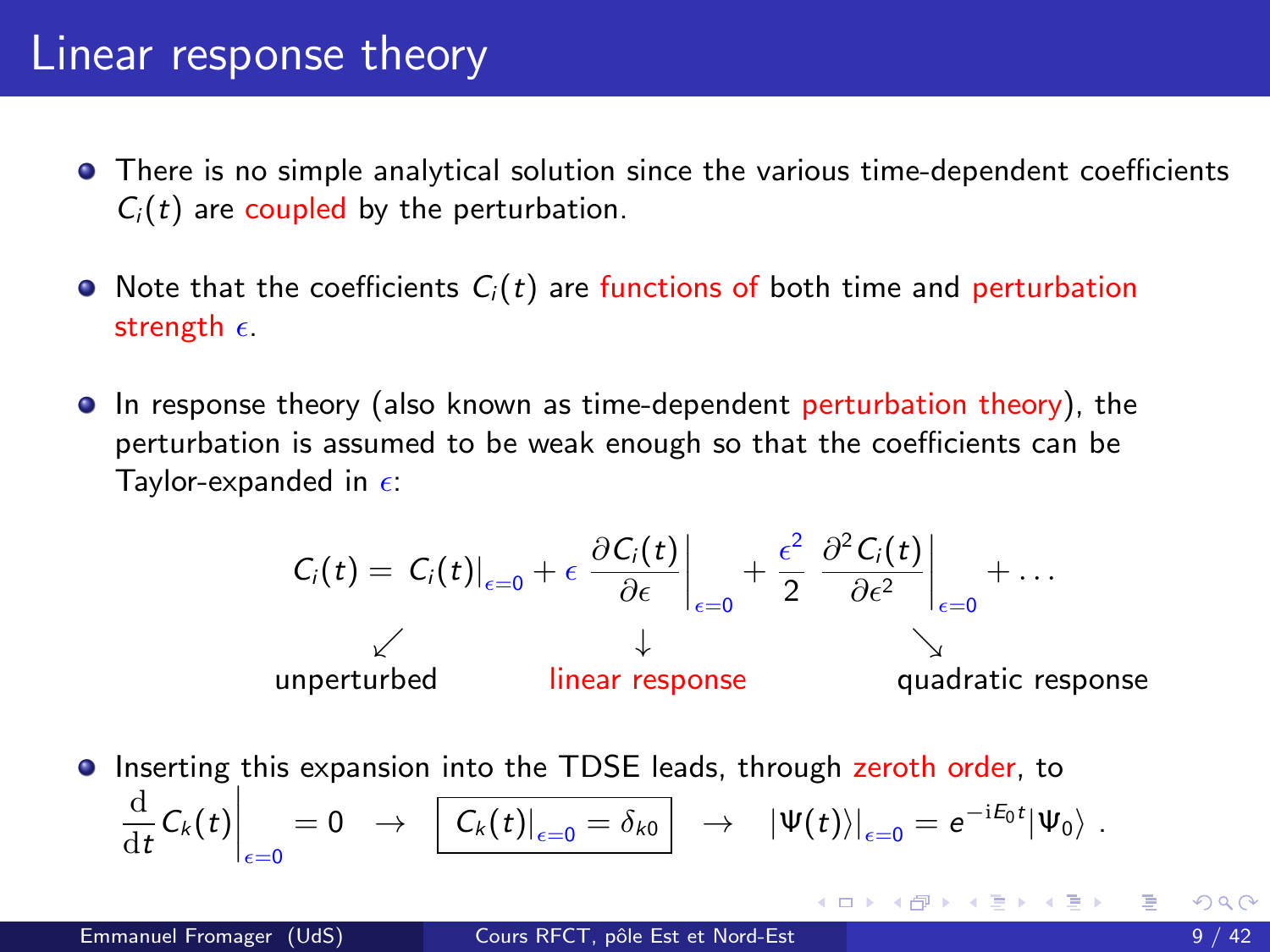• We then obtain through first order,

$$
-2\mathrm{i}\cos(\omega t)\sum_i e^{-\mathrm{i}(E_i-E_k)t} C_i(t)|_{\epsilon=0} \mathcal{V}_{ki} = \frac{\mathrm{d}}{\mathrm{d}t} \left.\frac{\partial C_k(t)}{\partial \epsilon}\right|_{\epsilon=0}
$$

thus leading to, for  $j > 0$  (since we are interested in transitions),

$$
\frac{\mathrm{d}}{\mathrm{d}t}\left.\frac{\partial C_j(t)}{\partial \epsilon}\right|_{\epsilon=0}=-i\mathcal{V}_{j0}\left[e^{\mathrm{i}(\omega+\omega_j)t}+e^{-\mathrm{i}(\omega-\omega_j)t}\right],
$$

where  $\omega_i = E_i - E_0$  is the *j*th exact electronic excitation energy.

**•** Therefore, the linear response coefficients can be expressed as

$$
\frac{\partial C_j(t)}{\partial \epsilon}\Big|_{\epsilon=0} = \int_0^t \frac{d}{d\tau} \frac{\partial C_j(\tau)}{\partial \epsilon}\Big|_{\epsilon=0} d\tau
$$
  

$$
= X_j(\omega) \Bigg[ e^{i(\omega + \omega_j)t} - 1 \Bigg] + X_j(-\omega) \Bigg[ e^{-i(\omega - \omega_j)t} - 1 \Bigg]
$$

4 0 3 4

where  $\left[X_j(\omega) = -\mathcal{V}_{j0}/(\omega + \omega_j)\right]$ .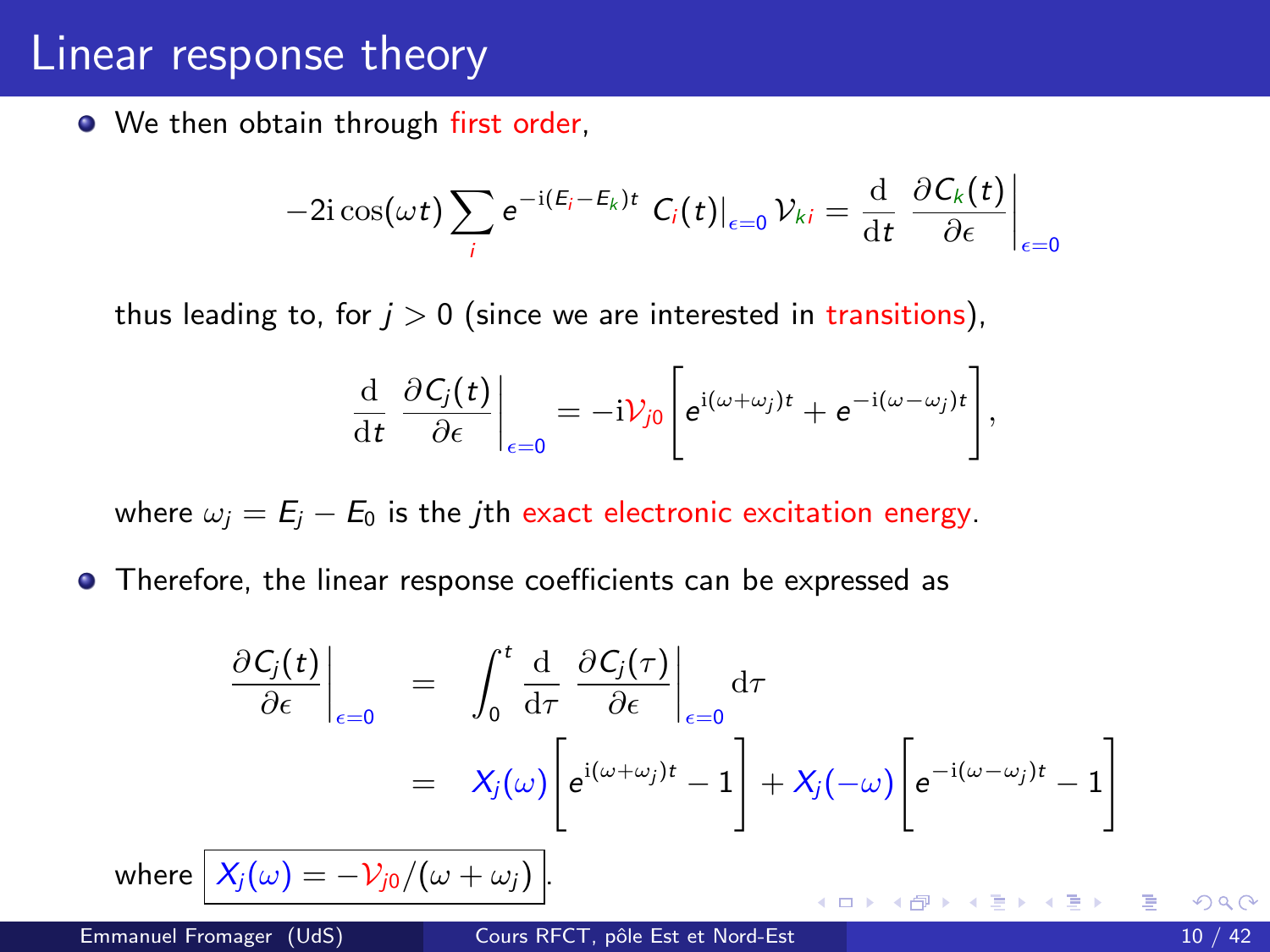- The time dependence of the linear response (LR) coefficients is completely determined by the frequency-dependent coefficients  $X_i(\omega)$ .
- Note that the exact excitation energies are poles of the LR coefficients. In other words, the latter diverge when  $\omega = \omega_i$  (absorption) or  $\omega = -\omega_i$  (emission).
- **•** These divergences correspond to resonances since  $\mathcal{P}_j(t) = |C_j(t)|^2 = \epsilon^2$  $\partial\mathcal{C}_j(t)$ ∂  $\begin{array}{c} \begin{array}{c} \begin{array}{c} \end{array} \\ \begin{array}{c} \end{array} \end{array} \end{array}$ 2  $_{\epsilon=0}$  $+ \dots$
- In order to describe resonances, the use of so-called damped response theory has become increasingly popular in recent years. It consists in considering the following (more realistic) description of the electric field,

$$
\mathcal{E}(t) = 2\epsilon e^{-\gamma t} \cos(\omega t) = \epsilon \Big(e^{i(\omega + i\gamma)t} + e^{-i(\omega - i\gamma)t}\Big),
$$

where  $\gamma > 0$  is the damping parameter. Physically,  $1/\gamma$  can be interpreted as a lifetime for the pulse that is applied to the molecule.

イロト イ母 トイミト イミト ニヨー りんぴ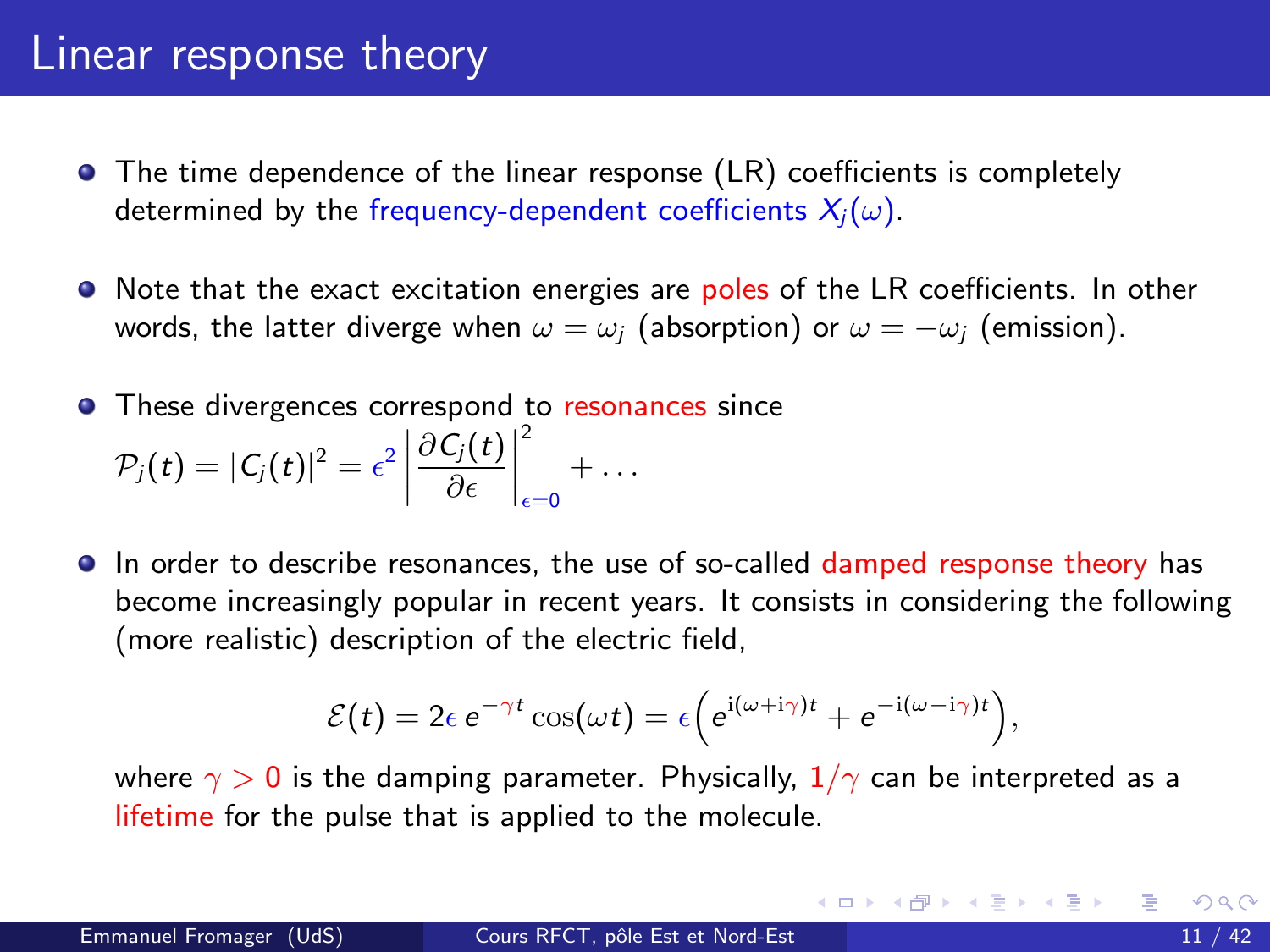• In damped response theory, the LR coefficients become

$$
\left.\frac{\partial C_j(t)}{\partial \epsilon}\right|_{\epsilon=0} \rightarrow X_j^{\gamma}(\omega)\left[e^{i(\omega+\omega_j+i\gamma)t}-1\right]+X_j^{\gamma}(-\omega)\left[e^{-i(\omega-\omega_j-i\gamma)t}-1\right]
$$

where  $\mathcal{X}_{j}^{\gamma}(\omega) = -\mathcal{V}_{j0}/(\omega + \omega_j + i\gamma)$ .

- Note that, at resonances, the frequency-dependent LR coefficients do not diverge anymore:  $X_j^{\gamma}(-\omega_j) = i \mathcal{V}_{j0}/\gamma$ .
- In physics, it is common to consider an infinite lifetime as a limit which means  $\gamma\rightarrow 0^+$  .
- Of course, the transition is only possible if the coupling term  $V_{i0}$  is nonzero (transition rules).
- It is common to relate the intensity of the transition to the so-called "oscillator strength"  $f_j = 2\omega_j |\mathcal{V}_{j0}|^2$ .

 $\equiv$ 

イロト イ押 トイヨ トイヨ トー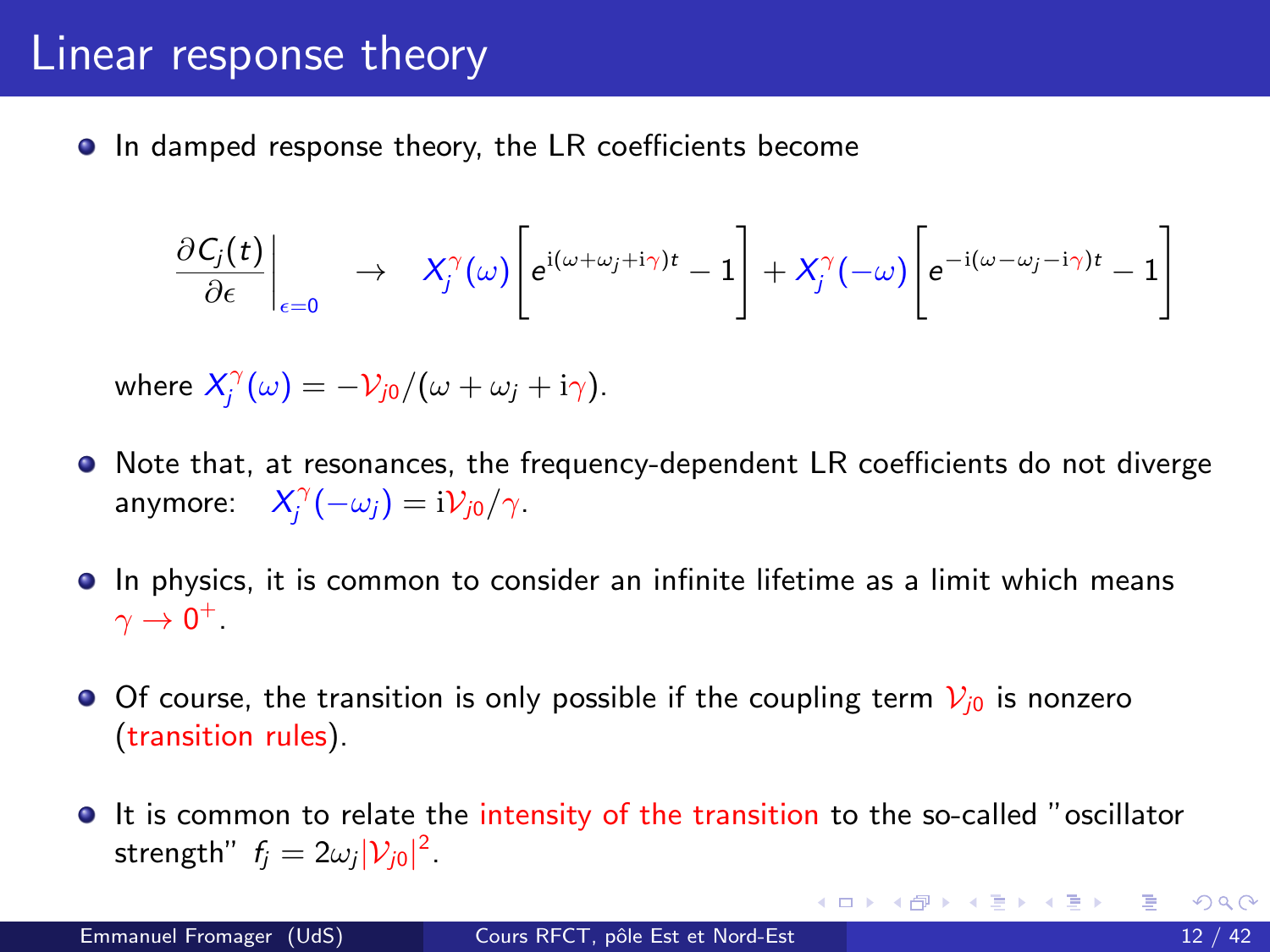Note that, for a single electron,  $[\hat{H}, \hat{z}] = \frac{1}{2} [\hat{\rho}_z^2, \hat{z}] = -\mathrm{i} \hat{\rho}_z$  since  $[\hat{\rho}_z, \hat{z}] = -\mathrm{i}$ . Therefore,

$$
\langle\Psi_j|[\hat{H},\hat{z}]|\Psi_0\rangle=\omega_j\langle\Psi_j|\hat{z}|\Psi_0\rangle=\omega_j\mathcal{V}_{j0}=-i\langle\Psi_j|\hat{\rho}_z|\Psi_0\rangle.
$$

By using

$$
\langle\Psi_0|[\hat{\rho}_z,\hat{z}]|\Psi_0\rangle=-i=\sum_{j>0}\Bigg(\langle\Psi_0|\hat{\rho}_z|\Psi_j\rangle\langle\Psi_j|\hat{z}|\Psi_0\rangle-\langle\Psi_0|\hat{z}|\Psi_j\rangle\langle\Psi_j|\hat{\rho}_z|\Psi_0\rangle\Bigg),
$$

we finally obtain the sum rul

$$
\mathsf{le}\left[\sum_{j>0}f_j=1\right].
$$

Let us return to the N-electron case. In order to calculate the linear response of the electron density, it is convenient to rewrite it as  $n_{\Psi(t)}(\mathbf{r}) = \langle \Psi(t) | \hat{n}(\mathbf{r}) | \Psi(t) \rangle$ 

where the density operator equals  $\hat{n}({\bf r})=\sum_{i=1}^{N}\delta({\bf r}-{\bf r}_{i})\times\longleftarrow$  Dirac distribution !  $i=1$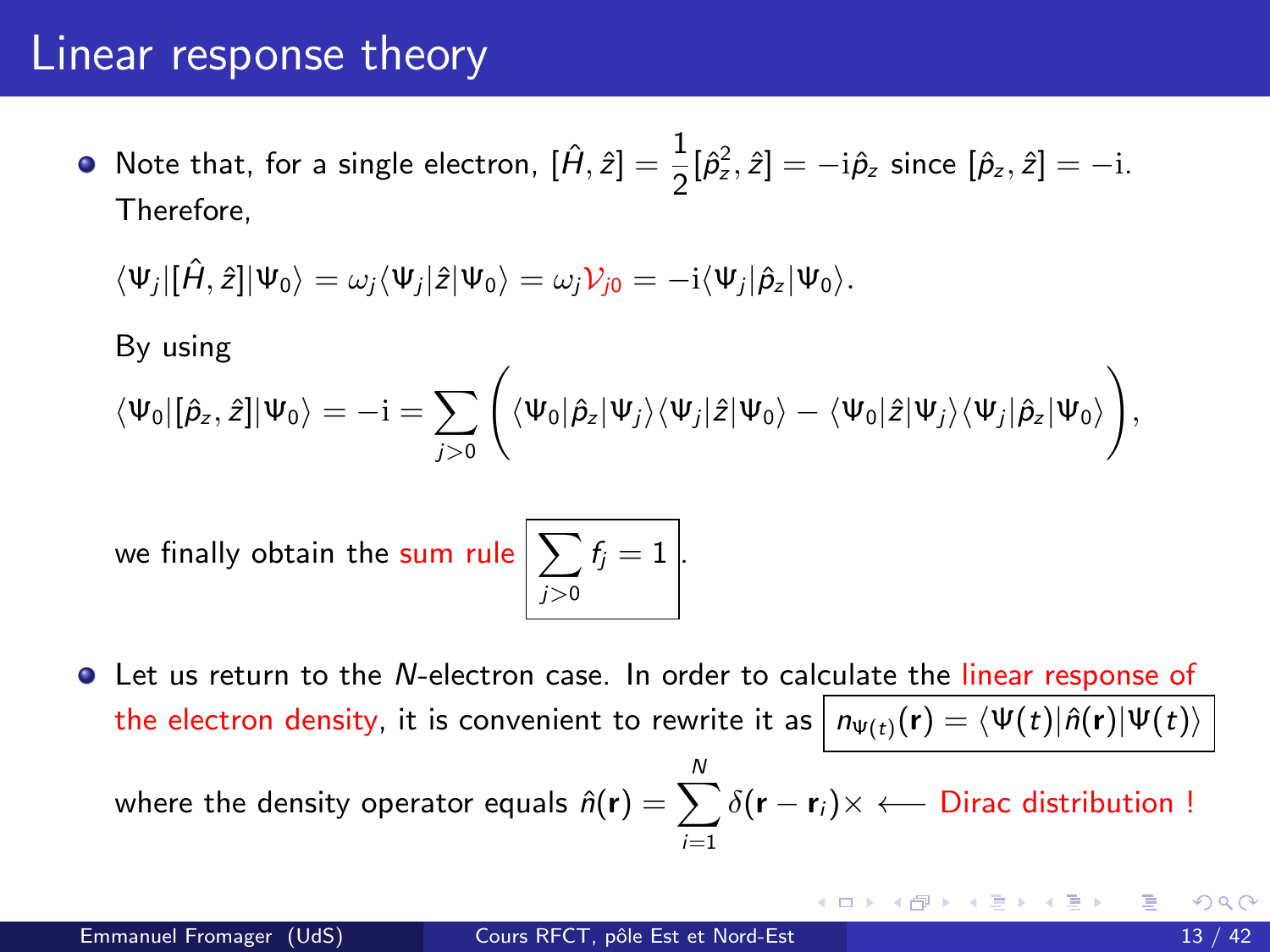• The exact time-dependent density reads

$$
n_{\Psi(t)}(\mathbf{r}) = \sum_{ik} \tilde{C}_k^*(t) \tilde{C}_i(t) \langle \Psi_k | \hat{n}(\mathbf{r}) | \Psi_i \rangle
$$

which gives through first order in  $\epsilon$ ,

$$
n_{\Psi(t)}(\mathbf{r}) = n_{\Psi_0}(\mathbf{r})
$$
  
+
$$
\epsilon \sum_{i>0} \left( e^{i\omega_i t} \left. \frac{\partial C_i(t)}{\partial \epsilon} \right|_{\epsilon=0}^* \langle \Psi_i | \hat{n}(\mathbf{r}) | \Psi_0 \rangle + e^{-i\omega_i t} \left. \frac{\partial C_i(t)}{\partial \epsilon} \right|_{\epsilon=0} \langle \Psi_0 | \hat{n}(\mathbf{r}) | \Psi_i \rangle \right)
$$
  
+...

Important conclusion: the exact excitation energies are poles of the electron  $\bullet$ density.

イロト イ押ト イヨト イヨト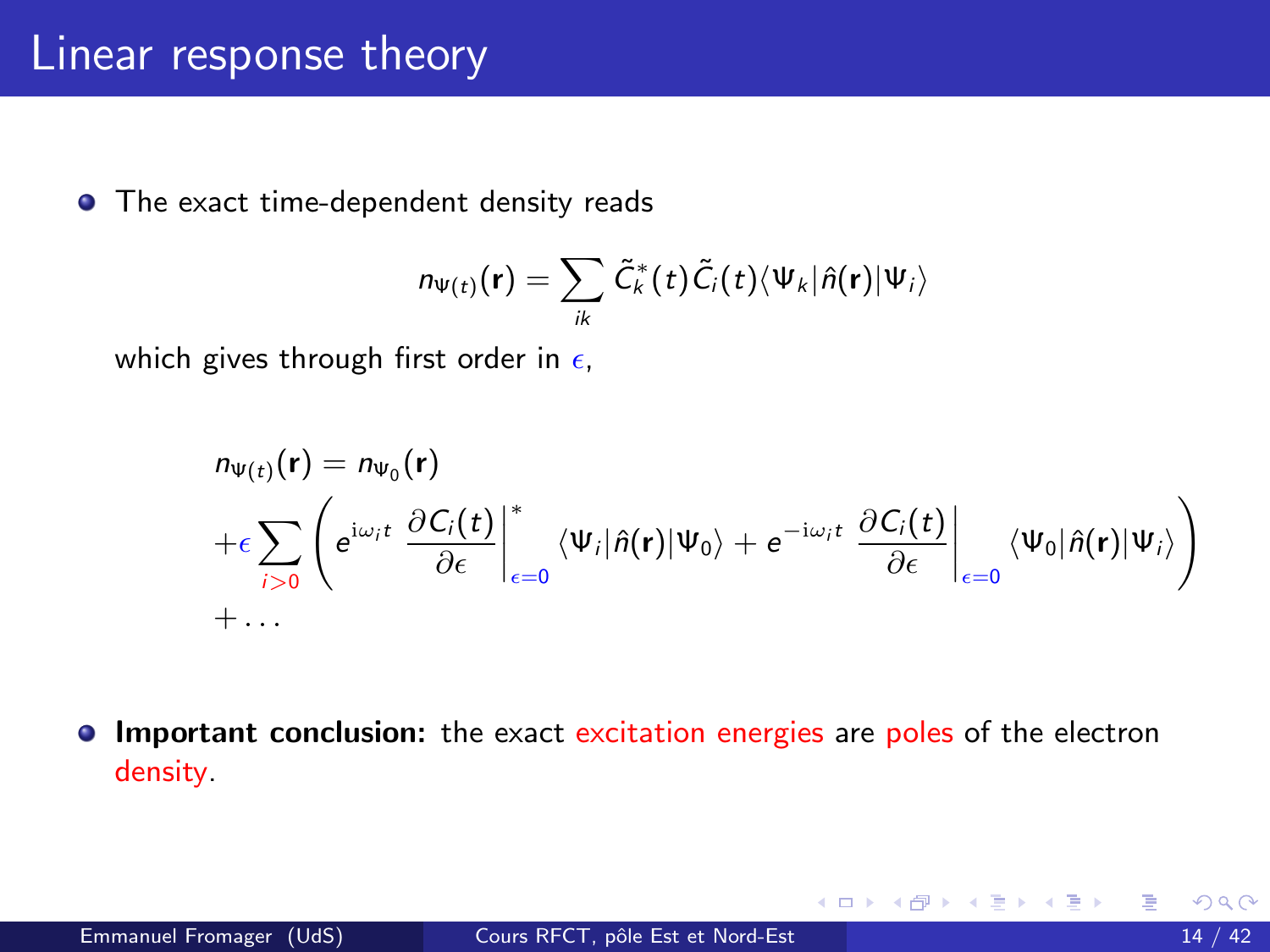#### Linear response equation

- Let us return to standard (non damped) linear response theory. In order to explore approximate response theory (which is not discussed in this lecture), it is convenient to rewrite the exact theory in matrix form.
- $\bullet$  We first collect all frequency-dependent LR coefficients  $X_i(\omega) = -\mathcal{V}_{i0}/(\omega + \omega_i)$ into one single linear response column vector as follows,

$$
\begin{bmatrix}\nX_1(-\omega) \\
X_2(-\omega) \\
X_j(-\omega) \\
\vdots \\
X_1^*(\omega) \\
X_2^*(\omega)\n\end{bmatrix} = \begin{bmatrix}\nX(-\omega) \\
X^*(\omega) \\
X^*(\omega)\n\end{bmatrix}.
$$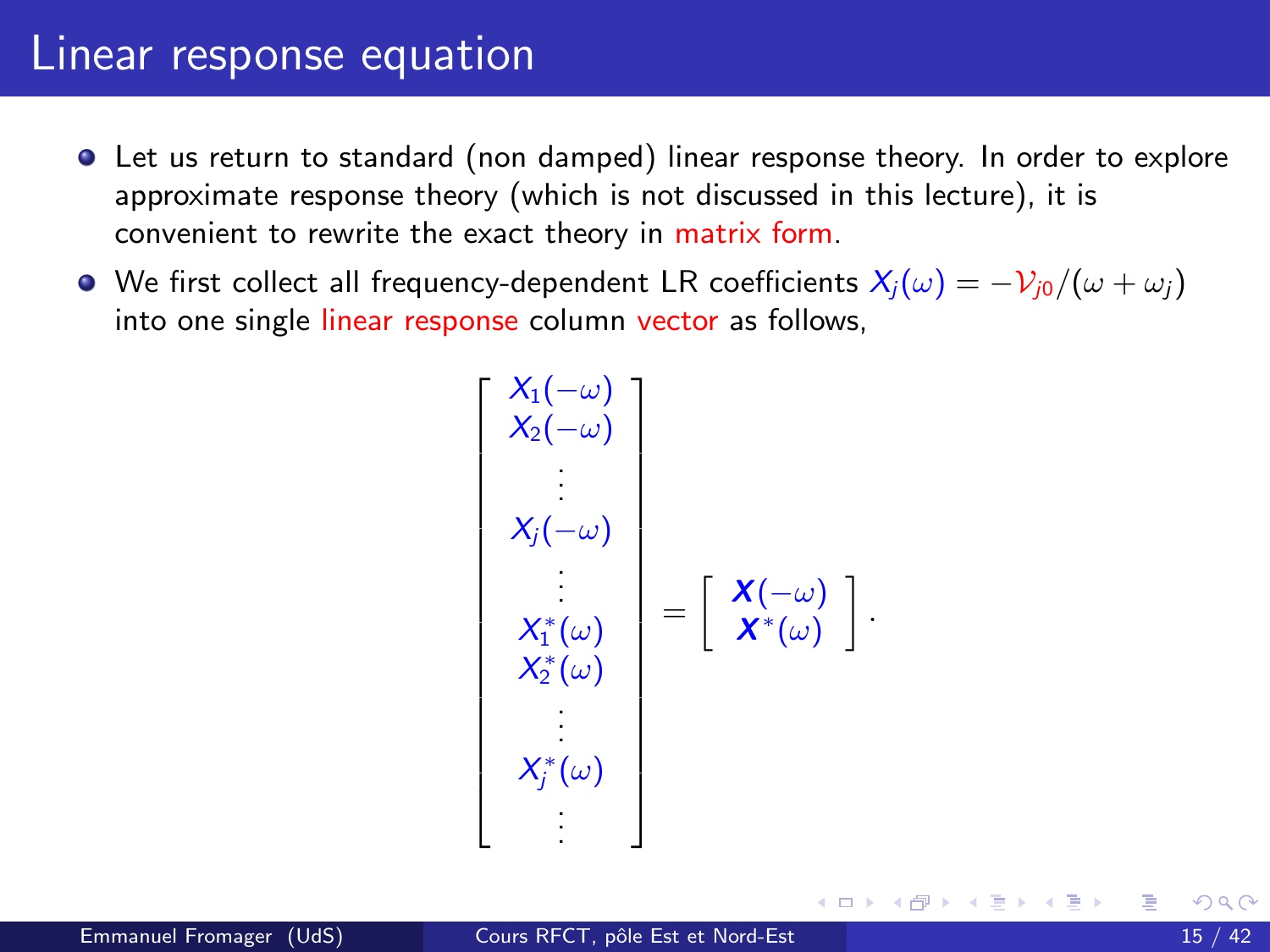#### <span id="page-15-0"></span>Linear response equation

• The linear response vector is solution of the so-called "linear response equation":

$$
\left(\underbrace{\begin{bmatrix} A & B \\ B^* & A^* \end{bmatrix}}_{E_0^{[2]}} - \omega \begin{bmatrix} 1 & 0 \\ 0 & -1 \end{bmatrix}\right) \begin{bmatrix} X(-\omega) \\ X^*(\omega) \end{bmatrix} = -\underbrace{\begin{bmatrix} V \\ V^* \end{bmatrix}}_{V^{[1]},
$$

where 
$$
\mathcal{V}_j = V_{j0} = \langle \Psi_j | \hat{\mathcal{V}} | \Psi_0 \rangle
$$
,  $\mathbf{A}_{ij} = \delta_{ij} \omega_j$ ,  $\mathbf{B}_{ij} = 0$ .

- $\boldsymbol{E}^{[2]}_0$  and  $\boldsymbol{\mathcal{V}}^{[1]}$  are usually referred to as **energy hessian** matrix and gradient property vector, respectively.
- **•** Indeed, if we introduce the normalized trial wavefunction

$$
|\Psi(\boldsymbol{C})\rangle = \frac{|\Psi_0\rangle + \sum_{k>0} C_k |\Psi_k\rangle}{\sqrt{1 + \sum_{k>0} C_k^* C_k}} \quad \text{where } \boldsymbol{C} \equiv \{C_k\}_{k>0},
$$

イロト イ母 ト イヨ ト イヨ トー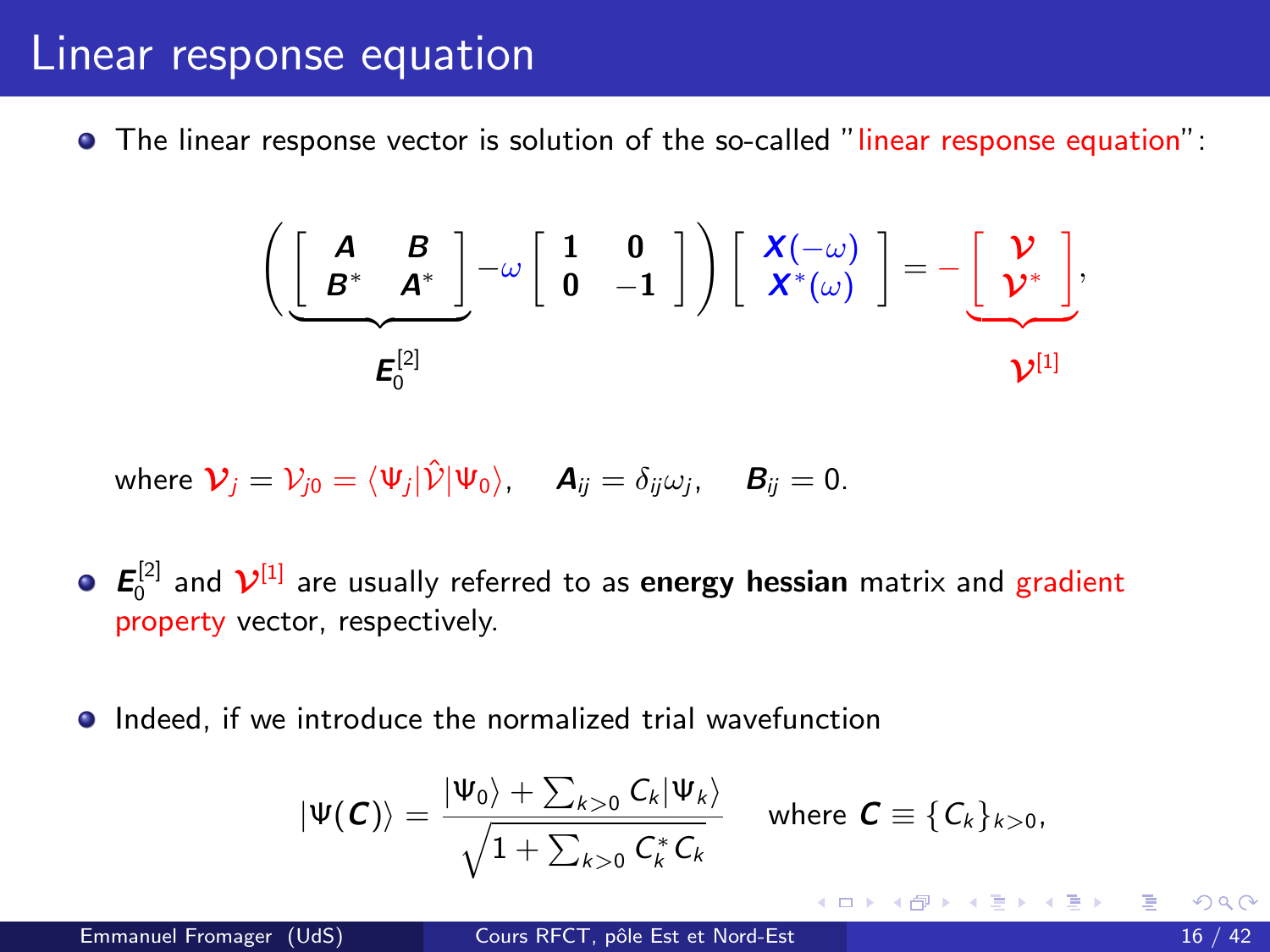#### <span id="page-16-0"></span>Linear response equation

it comes

$$
A_{ij} = \frac{\partial^2}{\partial C_i^* \partial C_j} \left[ \langle \Psi(C) | \hat{H} | \Psi(C) \rangle \right] \Big|_{C=0}
$$
  
\n
$$
B_{ij} = \frac{\partial^2}{\partial C_i \partial C_j} \left[ \langle \Psi(C) | \hat{H} | \Psi(C) \rangle \right] \Big|_{C=0}
$$
  
\n
$$
V_j = \frac{\partial}{\partial C_j^*} \left[ \langle \Psi(C) | \hat{V} | \Psi(C) \rangle \right] \Big|_{C=0}
$$

Note that exact excitation energies are obtained by solving the generalized diagonalization problem

$$
\left[\begin{array}{cc}A&B\\B^*&A^*\end{array}\right]\left[\begin{array}{c}Y\\Z\end{array}\right]=\Omega\left[\begin{array}{cc}1&0\\0&-1\end{array}\right]\left[\begin{array}{c}Y\\Z\end{array}\right],
$$

whose solutions are  $\Omega=\left\{\omega_j\right\}_{j=1,2,...}$  (absorption) and  $\Omega=\left\{-\omega_j\right\}_{j=1,2,...}$  (emission).

In the exact theory, the hessian matrix is diagonal. This will not be the case anymore if approximate wavefunctions (HF, CASS[CF,](#page-15-0) [CC](#page-17-0)[,](#page-15-0) [...](#page-16-0)[\)](#page-17-0) [are](#page-0-0) [u](#page-41-0)[sed](#page-0-0)[.](#page-41-0)

イロメ イ部メ イヨメ イヨメー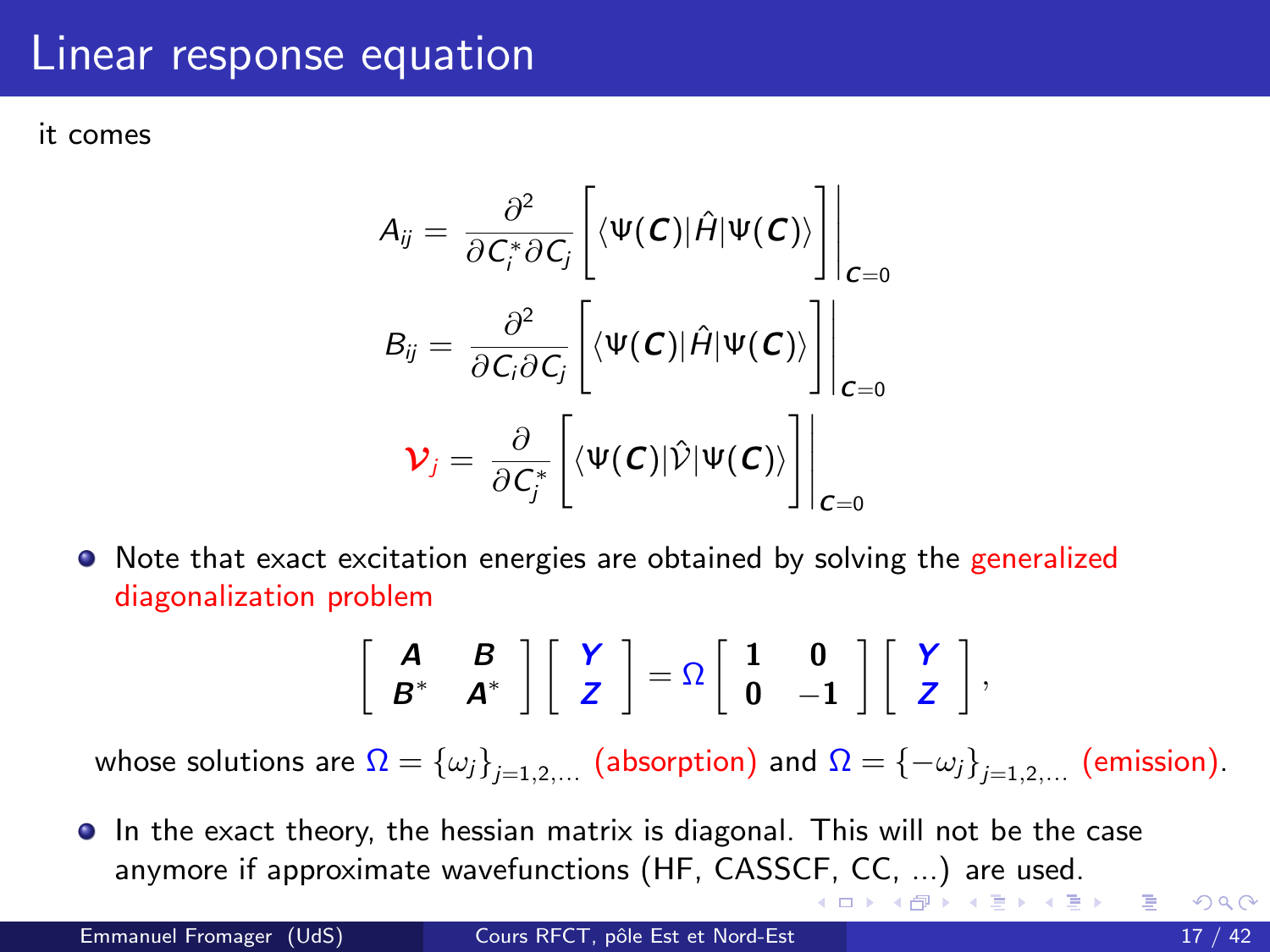# <span id="page-17-0"></span>Runge and Gross theorem

- Let us consider the time-dependent Hamiltonian  $\hat{H}(t)=\hat{T}+\hat{W}_{\rm ee}+\sum_{i=1}^Nv(\textbf{r}_i,t)\times$ and a fixed initial electronic wavefunction  $\Psi(t=0)$ .
- $\bullet$  By varying the time-dependent local potential  $v(r, t)$  we obtain a map of time-dependent densities  $n[v](r,t) = n_{\Psi[v](t)}(r)$  where  $\Psi[v](t)$  is the solution to the time-dependent Schrödinger equation with potential  $v(\mathbf{r},t)$  and  $\Psi[v](t=0) = \Psi(t=0).$
- If two potentials  $v(\mathbf{r},t)$  and  $v'(\mathbf{r},t)$  differ by a time-dependent function, then  $\Psi[v](t)$  and  $\Psi[v'](t)$  will have the same density at any time.

E. Runge and E. K. U. Gross, Phys. Rev. Lett. 52, 997 (1984[\).](#page-16-0)  $\Box \rightarrow \Box \rightarrow \Box \rightarrow \Box \rightarrow \Box$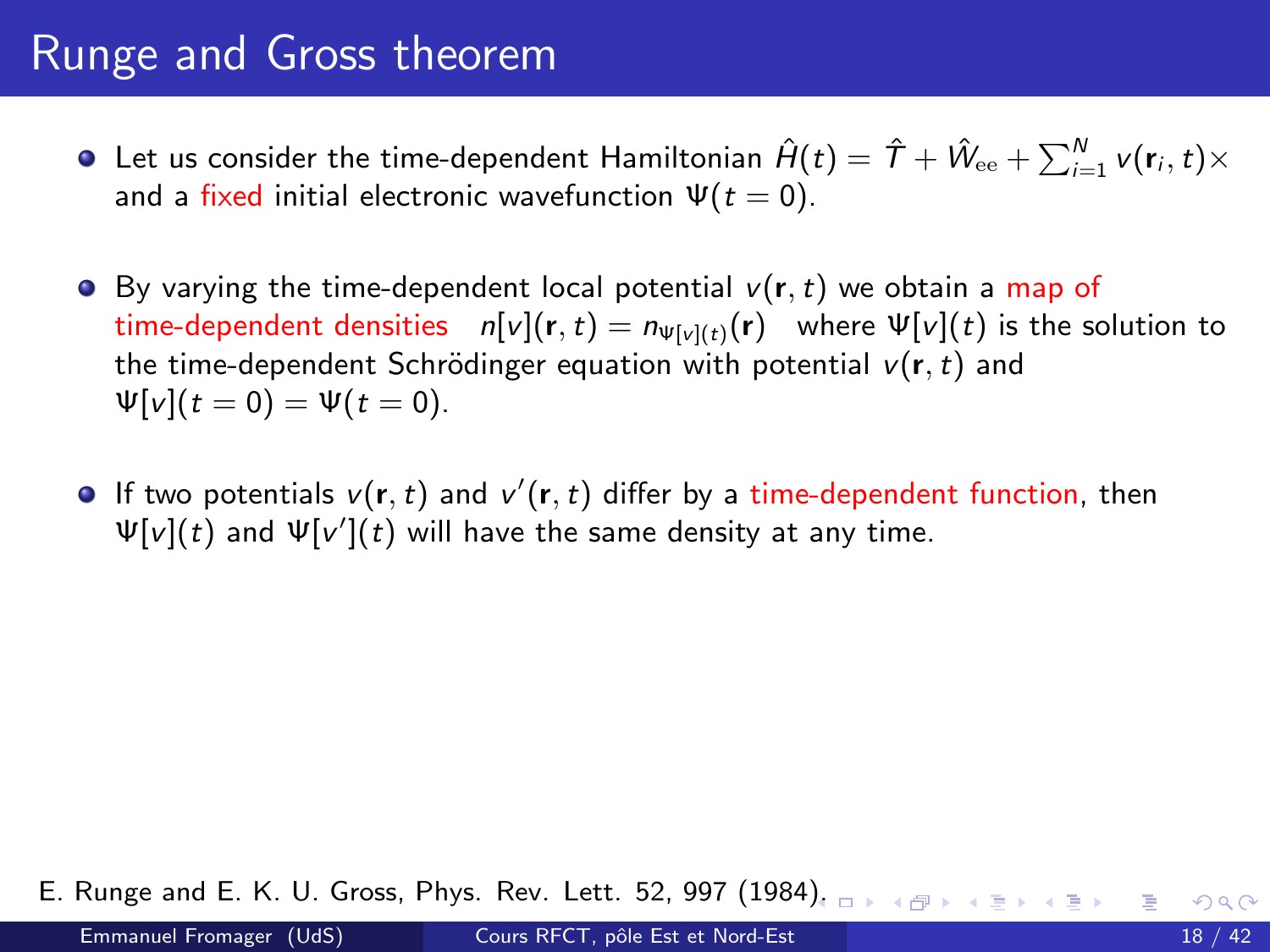## <span id="page-18-0"></span>Runge and Gross theorem

- According to the Runge and Gross theorem<sup>∗</sup> , the map of time-dependent densities can be inverted (up to an additive time-dependent function in the potential). This is nothing but the extension of the Hohenberg–Kohn theorem to the time-dependent regime.
- **In the following, we will consider that**  $v(\mathbf{r},t) = v_{\text{ne}}(\mathbf{r}) + \mathcal{V}(\mathbf{r},t)$  **where**  $\mathcal{V}(\mathbf{r},t)$  **is a** local time-dependent perturbation.
- $\bullet$  We will also assume that the system is in the ground state at time  $t = 0$ .

<sup>∗</sup>E. Runge and E. K. U. Gross, Phys. Rev. Lett. 52, 997 (198[4\).](#page-17-0)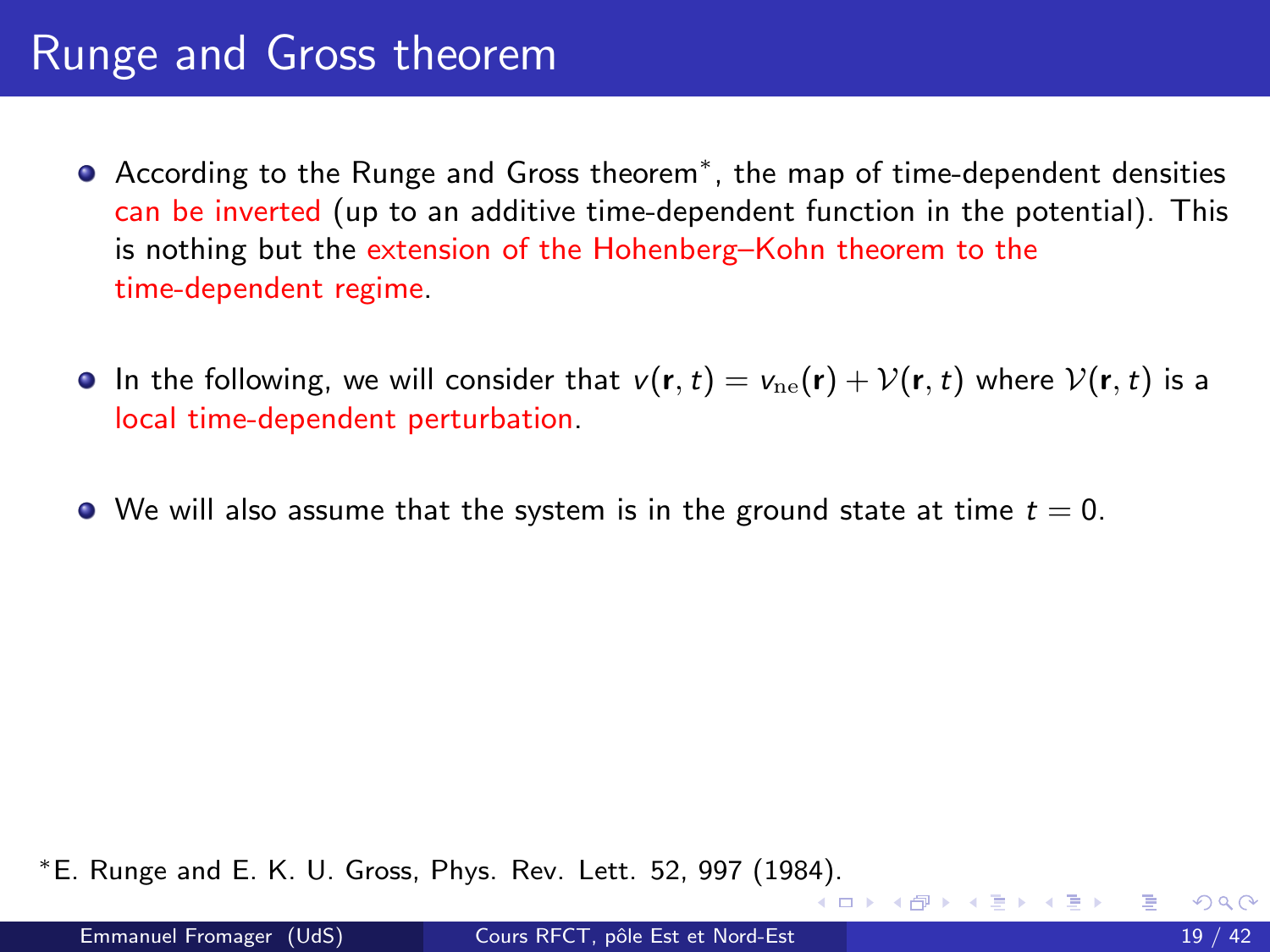## <span id="page-19-0"></span>Time-dependent KS equations

- $\bullet$  Like in the static case, the non-interacting *N*-electron time-dependent Schrödinger equation can be simplified into one-electron equations.
- **•** For example, in the case of two electrons, the exact solution can be written as

 $\Phi(\mathbf{r}_1,\mathbf{r}_2,t) = \varphi(\mathbf{r}_1,t)\varphi(\mathbf{r}_2,t)$ 

where 
$$
\left[-\frac{1}{2}\nabla_{\mathbf{r}}^{2} + v(\mathbf{r}, t)\right]\varphi(\mathbf{r}, t) = i\frac{d}{dt}\varphi(\mathbf{r}, t).
$$

- The basic idea in standard TD-DFT is to make a mapping in the time-dependent regime between the real interacting (and therefore difficult to describe) system with Hamiltonian  $\hat{H}(t)$  and a non-interacting system, in complete analogy with KS-DFT.
- Therefore, by solving  $\left[\hat{\mathcal{T}}+\sum_{i=1}^{N} \mathbf{\nu}^{\text{KS}}(\mathbf{r},t) \times \right]$  $\Phi^{\text{KS}}(t) = i \frac{d}{dt}$  $\frac{d}{dt}\Phi^{KS}(t)$ ,

where  $\Phi^{\mathrm{KS}}(t)$  is a time-dependent Slater determinant, we should be able, in principle, to reproduce the exact time-dependent electron density  $n(r, t)$  of the molecule.

Therefore[,](#page-0-0) for two electrons, we should have  $n(\mathbf{r},t)=2\left|\varphi^{\mathrm{KS}}_{\widehat{\mathcal{D}}}(\mathbf{r},t)\right|^2$  $n(\mathbf{r},t)=2\left|\varphi^{\mathrm{KS}}_{\widehat{\mathcal{D}}}(\mathbf{r},t)\right|^2$  $n(\mathbf{r},t)=2\left|\varphi^{\mathrm{KS}}_{\widehat{\mathcal{D}}}(\mathbf{r},t)\right|^2$  $n(\mathbf{r},t)=2\left|\varphi^{\mathrm{KS}}_{\widehat{\mathcal{D}}}(\mathbf{r},t)\right|^2$  $n(\mathbf{r},t)=2\left|\varphi^{\mathrm{KS}}_{\widehat{\mathcal{D}}}(\mathbf{r},t)\right|^2$  $n(\mathbf{r},t)=2\left|\varphi^{\mathrm{KS}}_{\widehat{\mathcal{D}}}(\mathbf{r},t)\right|^2$  $n(\mathbf{r},t)=2\left|\varphi^{\mathrm{KS}}_{\widehat{\mathcal{D}}}(\mathbf{r},t)\right|^2$ [.](#page-41-0) Emmanuel Fromager (UdS) Cours RFCT, pôle Est et Nord-Est 20 / 42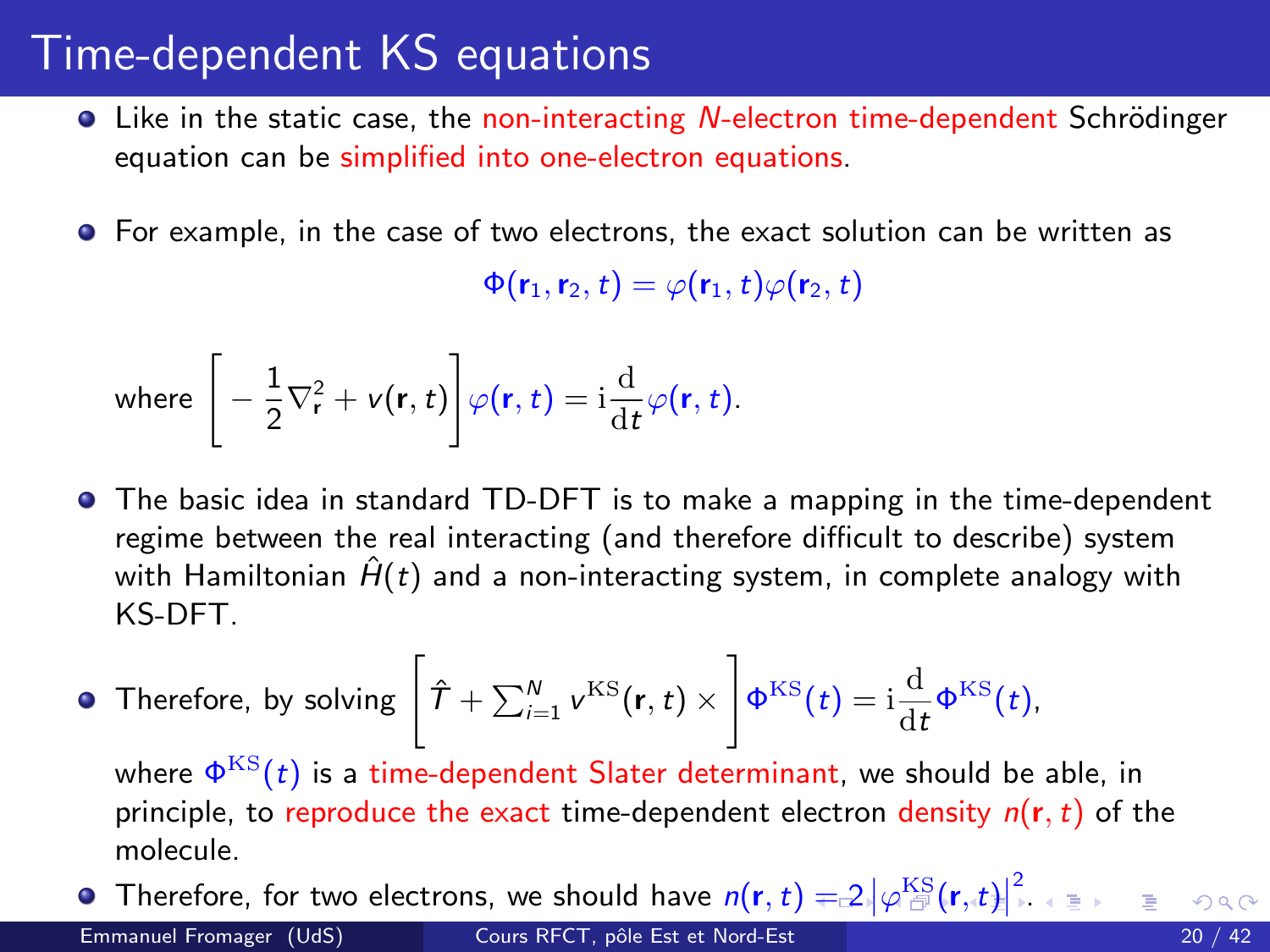## <span id="page-20-0"></span>Linear response regime and adiabatic approximation

- Consequently, if a time-dependent perturbation is applied to the molecule, the linear (and higher-order) response of the KS and real densities should be the same
- In particular, the poles of the KS density (which correspond to the poles of the KS orbitals), should be the exact excitation energies of true molecule (!).
- The exact time-dependent KS potential is in general unknown and difficult to model (memory effects).
- **In the standard adiabatic approximation, it is simplified as follows,**

$$
v^{\text{KS}}(\mathbf{r},t)\rightarrow v_{\text{ne}}(\mathbf{r})+\mathcal{V}(\mathbf{r},t)+\frac{\delta E_{\text{Hxc}}[n_{\Phi^{\text{KS}}(t)}]}{\delta n(\mathbf{r})},
$$

where  $E_{\text{Hxc}}[n]$  is the (time-independent) ground-state Hartree-exchange-correlation (Hxc) functional.

Note that, within the adiabatic approximation, the KS potential is local in time (no memory effects are taken into account).

イロト イ押ト イヨト イヨト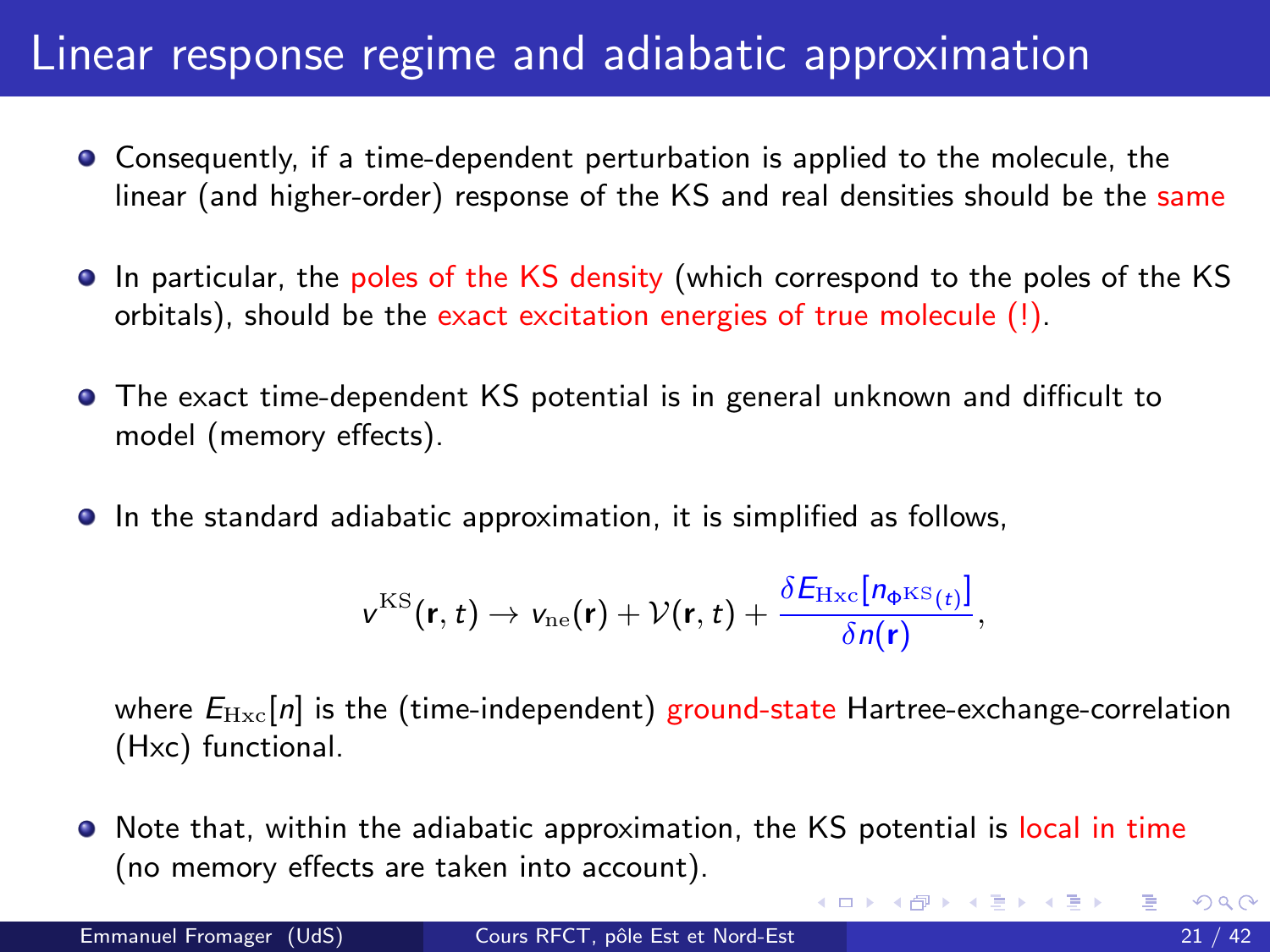Therefore, the (approximate) time-dependent KS equation to be solved for two electrons is

$$
\hat{h}\left[\varphi^{\text{KS}}\right](t)\left|\varphi^{\text{KS}}(t)\right\rangle = i\frac{d}{dt}\left|\varphi^{\text{KS}}(t)\right\rangle
$$
\nwhere\n
$$
\hat{h}\left[\varphi^{\text{KS}}\right](t) \equiv -\frac{1}{2}\nabla_{\mathbf{r}}^{2} + \left[\nu_{\text{ne}}(\mathbf{r}) + \mathcal{V}(\mathbf{r}, t) + \frac{\delta E_{\text{Hxc}}\left[2\left|\varphi^{\text{KS}}(\mathbf{r}, t)\right|^{2}\right]}{\delta n(\mathbf{r})}\right] \times
$$

- $\bullet$  Note that, in contrast to conventional wavefunction-based response theory, we have to solve a self-consistent time-dependent equation (time-dependent density functional perturbation theory).
- In the following, the time-dependent local potential perturbation will be written as

$$
\mathcal{V}(\mathbf{r},t)=2\epsilon\cos(\omega t)\mathcal{V}(\mathbf{r}).
$$

**In the presence of a uniform electric field along the z axis,**  $V(\mathbf{r}) = z$ **.** 

イロト イ部 トイモト イモト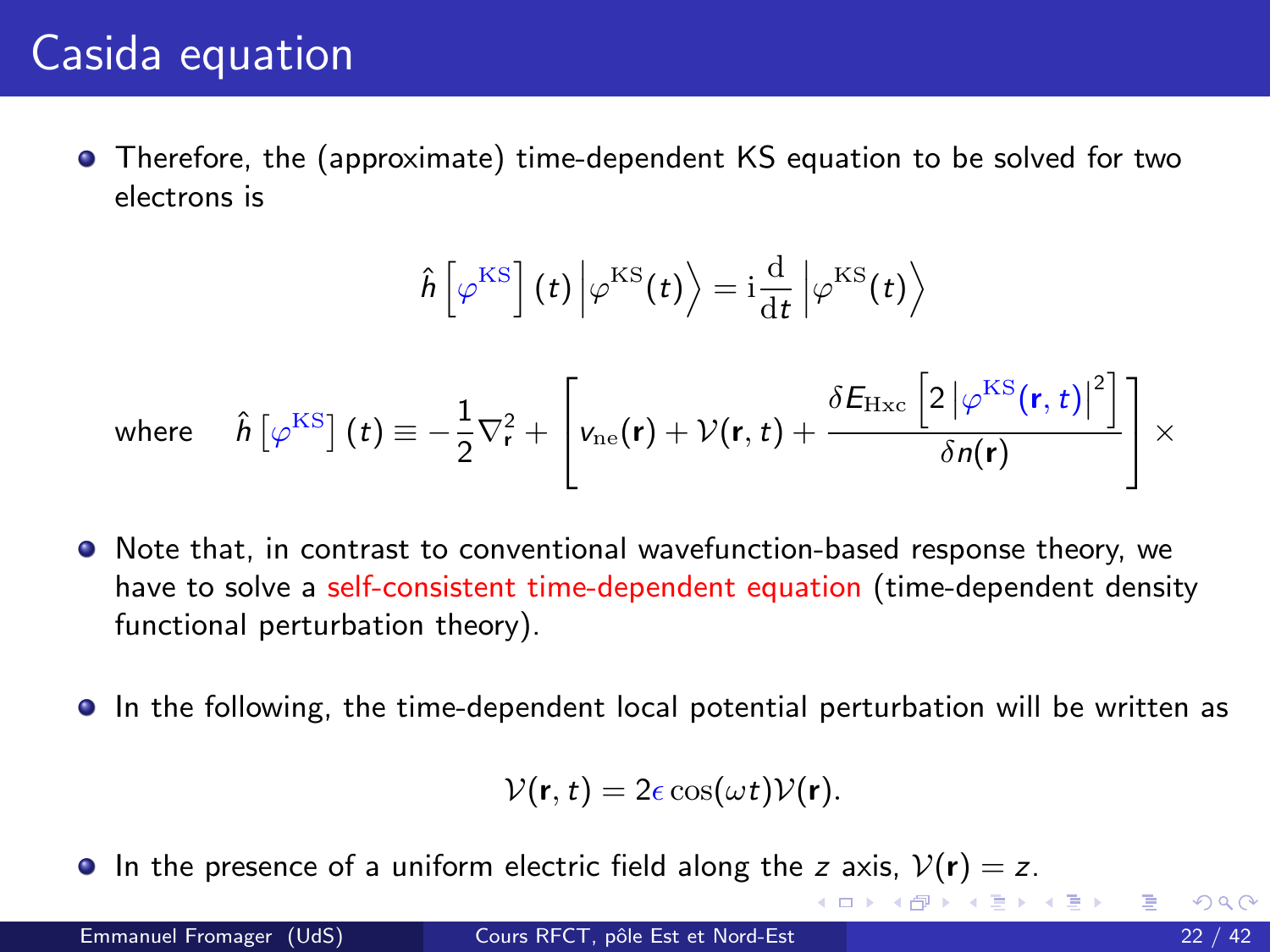<span id="page-22-0"></span> $\bullet$  Let us first consider the KS system in the absence of perturbation ( $\epsilon = 0$ ). The time-dependent KS orbital simply reads  $\left.\varphi^{\rm KS}(\textbf{r},t)\right|_{\epsilon=0}=e^{-i\varepsilon_0 t}\varphi_0(\textbf{r})$ where  $\varphi_0(\mathbf{r})$  is the ground-state KS orbital with energy  $\varepsilon_0$ :

$$
\underbrace{\left(-\frac{1}{2}\nabla_r^2 + \left[v_{\text{ne}}(\mathbf{r}) + \frac{\delta E_{\text{Hxc}}\left[2\left|\varphi_0(\mathbf{r})\right|^2\right]}{\delta n(\mathbf{r})}\right] \times}\right) \varphi_0(\mathbf{r}) = \varepsilon_0 \varphi_0(\mathbf{r})}{\hat{h}}
$$

- $\bullet$  Consequently, in TD-DFT, the unperturbed Hamiltonian is the KS Hamiltonian h.
- **•** The perturbation in the KS system will be

$$
\mathcal{V}(\mathbf{r},t) + \frac{\delta E_{\mathrm{Hxc}}\left[2\left|\varphi^{\mathrm{KS}}(\mathbf{r},t)\right|^{2}\right]}{\delta n(\mathbf{r})} - \frac{\delta E_{\mathrm{Hxc}}\left[2\left|\varphi_{0}(\mathbf{r})\right|^{2}\right]}{\delta n(\mathbf{r})}.
$$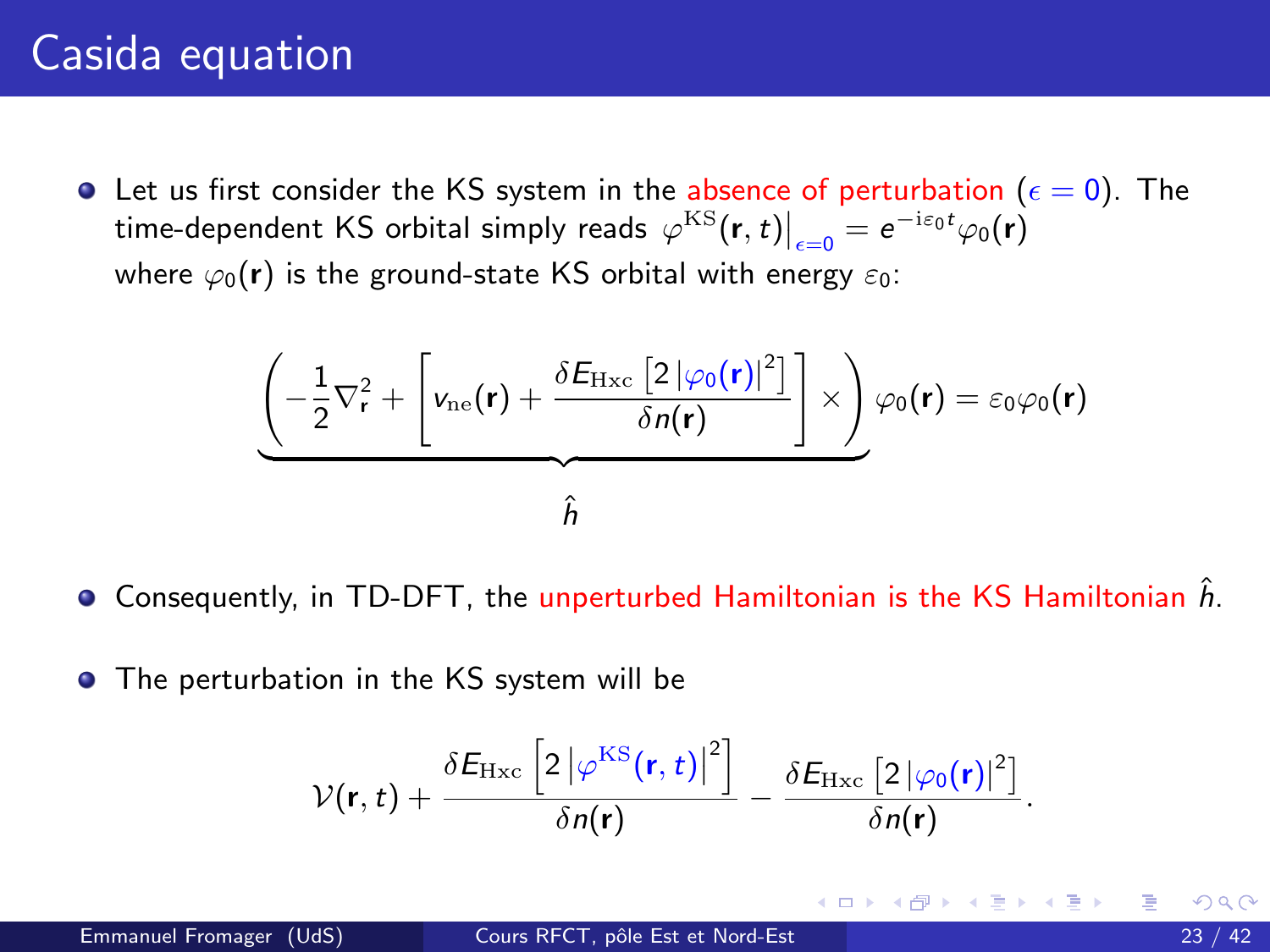- <span id="page-23-0"></span>In the following, we will use the ground (occupied) and excited (virtuals) KS orbitals  $\{\varphi_i(\bm{\mathsf{r}})\}_{i=0,1,2,...}$  with energies  $\{\varepsilon_i\}_{i=0,1,2,...}$  as a basis for expanding the time-dependent KS orbital in the presence of the perturbation. Note that  $\hat{h}\varphi_i(\mathbf{r}) = \varepsilon_i\varphi_i(\mathbf{r}).$
- By analogy with exact response theory, we therefore obtain

$$
\varphi^{\text{KS}}(\mathbf{r},t)=\sum_{i}e^{-i\varepsilon_{i}t}C_{i}(t)\varphi_{i}(\mathbf{r}).
$$

- The derivation of the linear response TD-DFT equation (known as Casida equation) requires the expansion of the Hxc potential through first order in the perturbation strength  $\epsilon$ .
- $\bullet$  By definition, the variation of the Hxc potential around a given density  $n_0(\mathbf{r})$ equals, through first order in the time-dependent density variation  $\delta n(\mathbf{r}',t)$ ,

$$
\frac{\delta E_{\rm Hxc}\left[n_0+\delta n(t)\right]}{\delta n(\mathbf{r})}-\frac{\delta E_{\rm Hxc}\left[n_0\right]}{\delta n(\mathbf{r})}=\int\mathrm{d}\mathbf{r}'\,\frac{\delta^2 E_{\rm Hxc}[n_0]}{\delta n(\mathbf{r}')\delta n(\mathbf{r})}\delta n(\mathbf{r}',t)
$$

ke[r](#page-24-0)nel !  $\leftarrow$  $\leftarrow$  $\leftarrow$   $f_{\text{Hxc}}(\mathbf{r}', \mathbf{r})$  $f_{\text{Hxc}}(\mathbf{r}', \mathbf{r})$  $f_{\text{Hxc}}(\mathbf{r}', \mathbf{r})$  $f_{\text{Hxc}}(\mathbf{r}', \mathbf{r})$  $f_{\text{Hxc}}(\mathbf{r}', \mathbf{r})$  $f_{\text{Hxc}}(\mathbf{r}', \mathbf{r})$  $f_{\text{Hxc}}(\mathbf{r}', \mathbf{r})$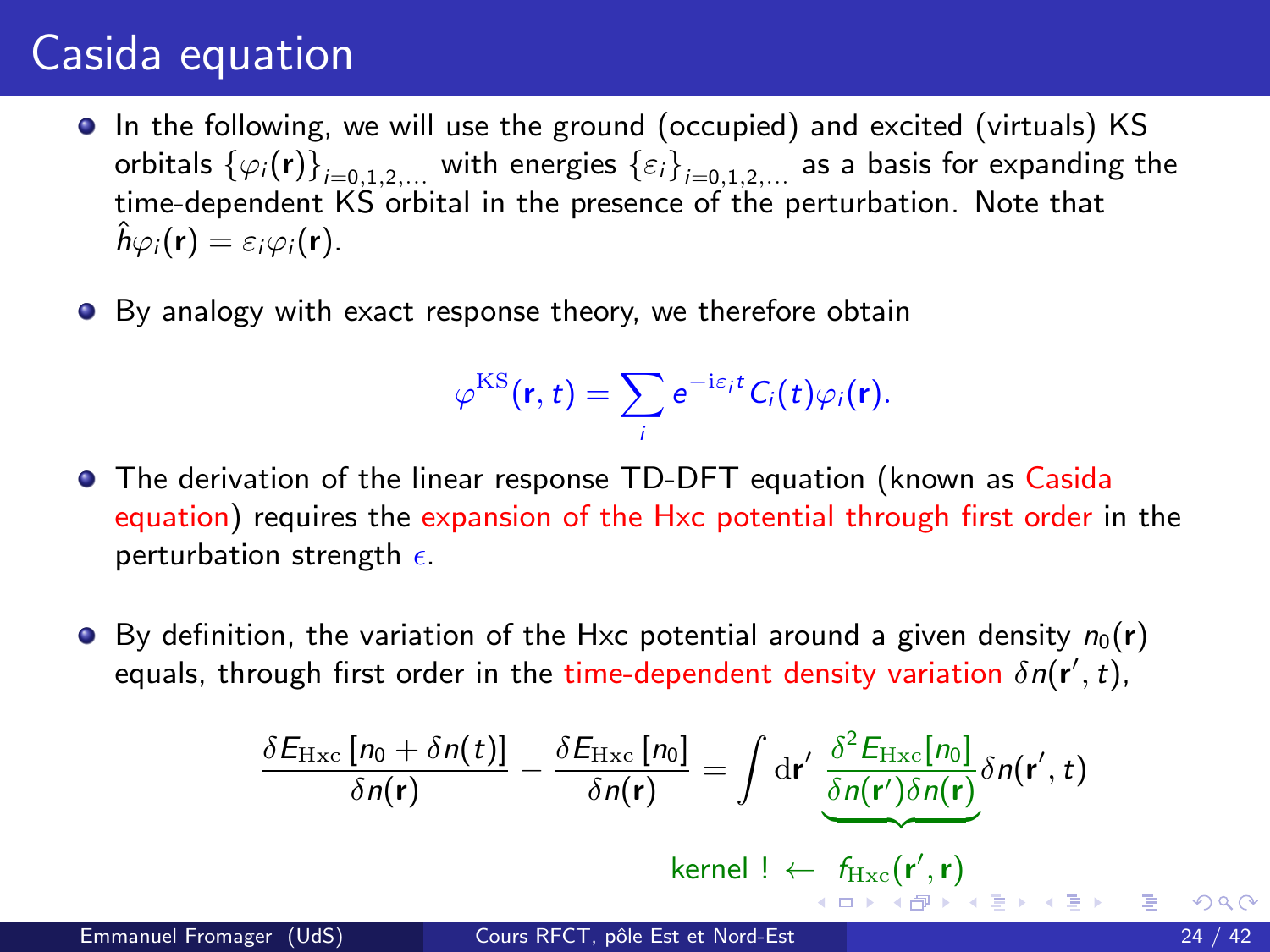#### <span id="page-24-0"></span>Mathematical interlude on functional derivatives

• Let  $f : x \mapsto f(x)$  be a function of x. The derivative of f at  $x = x_0$  is obtained from the Taylor expansion ( $\delta x$  is a small variation of x around  $x_0$ )

$$
f(x_0+\delta x)=f(x_0)+\frac{\mathrm{d}f}{\mathrm{d}x}\bigg|_{x=x_0}\times\delta x+\frac{1}{2}\left.\frac{\mathrm{d}^2f}{\mathrm{d}x^2}\right|_{x=x_0}\times\delta x^2+\ldots
$$

• Let  $S : n \mapsto S[n]$  be a functional of the density n. The functional derivative of  $S$  at  $n=n_0$  is by definition a function of  ${\bf r}$  that is denoted  $\frac{\delta S}{\delta n({\bf r})}[n_0].$  The latter is obtained from the Taylor expansion  $\left[\delta n(\mathbf{r})\right]$  is a small variation of the density around  $n_0$ ]:

$$
S[n_0 + \delta n] = S[n_0] + \int \mathrm{d}\mathbf{r} \, \frac{\delta S[n_0]}{\delta n(\mathbf{r})} \times \delta n(\mathbf{r}) + \frac{1}{2} \int \int \mathrm{d}\mathbf{r} \mathrm{d}\mathbf{r}' \, \frac{\delta^2 S[n_0]}{\delta n(\mathbf{r}')\delta n(\mathbf{r})} \times \delta n(\mathbf{r}')\delta n(\mathbf{r}) + \ldots
$$

Example: for the Hartree (or Coulomb) functional  $E_{\rm H}[n]=\frac{1}{2}\int\int{\rm d} \mathbf{r} {\rm d}\mathbf{r}'\ \frac{n(\mathbf{r})n(\mathbf{r}')}{|\mathbf{r}-\mathbf{r}'|}$  $\bullet$  $\frac{n(r) n(r)}{r - r'}$ 

$$
\frac{\delta E_{\rm H}[n_0]}{\delta n(\mathbf{r})} = \int \mathrm{d}\mathbf{r}' \frac{n_0(\mathbf{r}')}{|\mathbf{r} - \mathbf{r}'|} \quad \text{and} \quad \frac{\delta^2 E_{\rm H}[n_0]}{\delta n(\mathbf{r}')\delta n(\mathbf{r})} = \frac{1}{|\mathbf{r} - \mathbf{r}'|}
$$

K ロ ▶ K 優 ▶ K 결 ▶ K 결 ▶ ○ 결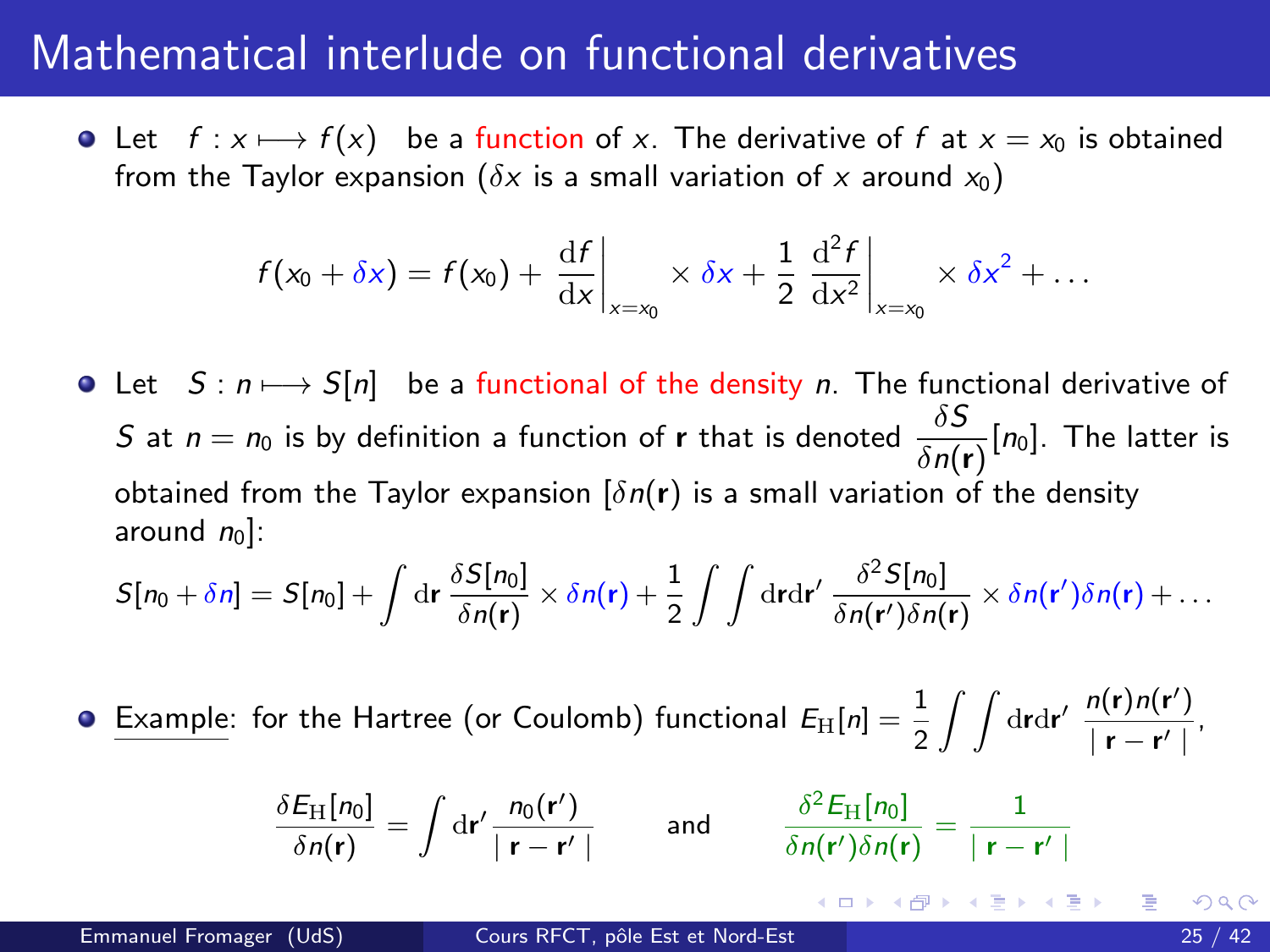In our case,  $n_0(\mathbf{r}) = 2 |\varphi_0(\mathbf{r})|^2$  and, by using  $|C_i(t)|_{\epsilon=0} = \delta_{i0}$ , we obtain

$$
\delta n(\mathbf{r}',t) = 2 \left| \varphi^{\mathrm{KS}}(\mathbf{r}',t) \right|^2 - 2 \left| \varphi_0(\mathbf{r}') \right|^2
$$
  
\n
$$
= 2 \sum_{ij} e^{-i(\varepsilon_i - \varepsilon_j)t} C_i(t) C_j^*(t) \varphi_i(\mathbf{r}') \varphi_j^*(\mathbf{r}') - 2 \left| \varphi_0(\mathbf{r}') \right|^2
$$
  
\n
$$
= 2 \varepsilon \sum_{i>0} \left( e^{-i\Delta\varepsilon_i t} \left. \frac{\partial C_i(t)}{\partial \varepsilon} \right|_{\varepsilon=0} \varphi_i(\mathbf{r}') \varphi_0^*(\mathbf{r}') + e^{i\Delta\varepsilon_i t} \left. \frac{\partial C_i^*(t)}{\partial \varepsilon} \right|_{\varepsilon=0} \varphi_0(\mathbf{r}') \varphi_i^*(\mathbf{r}') \right)
$$

where  $\Delta \varepsilon_i = \varepsilon_i - \varepsilon_0$ .

Note that the two-electron KS wavefunction reads through first order

$$
\varphi^{\text{KS}}(\mathbf{r}_1, t) \varphi^{\text{KS}}(\mathbf{r}_2, t) = e^{-2i\varepsilon_0 t} \varphi_0(\mathbf{r}_1) \varphi_0(\mathbf{r}_2) \n+ \varepsilon \sum_i e^{-i(\varepsilon_i + \varepsilon_0)t} \left. \frac{\partial C_i(t)}{\partial \varepsilon} \right|_{\varepsilon = 0} \underbrace{\left( \varphi_0(\mathbf{r}_1) \varphi_i(\mathbf{r}_2) + \varphi_i(\mathbf{r}_1) \varphi_0(\mathbf{r}_2) \right)}_{\text{single electron excitation}}
$$

4 0 8

- イ ヨート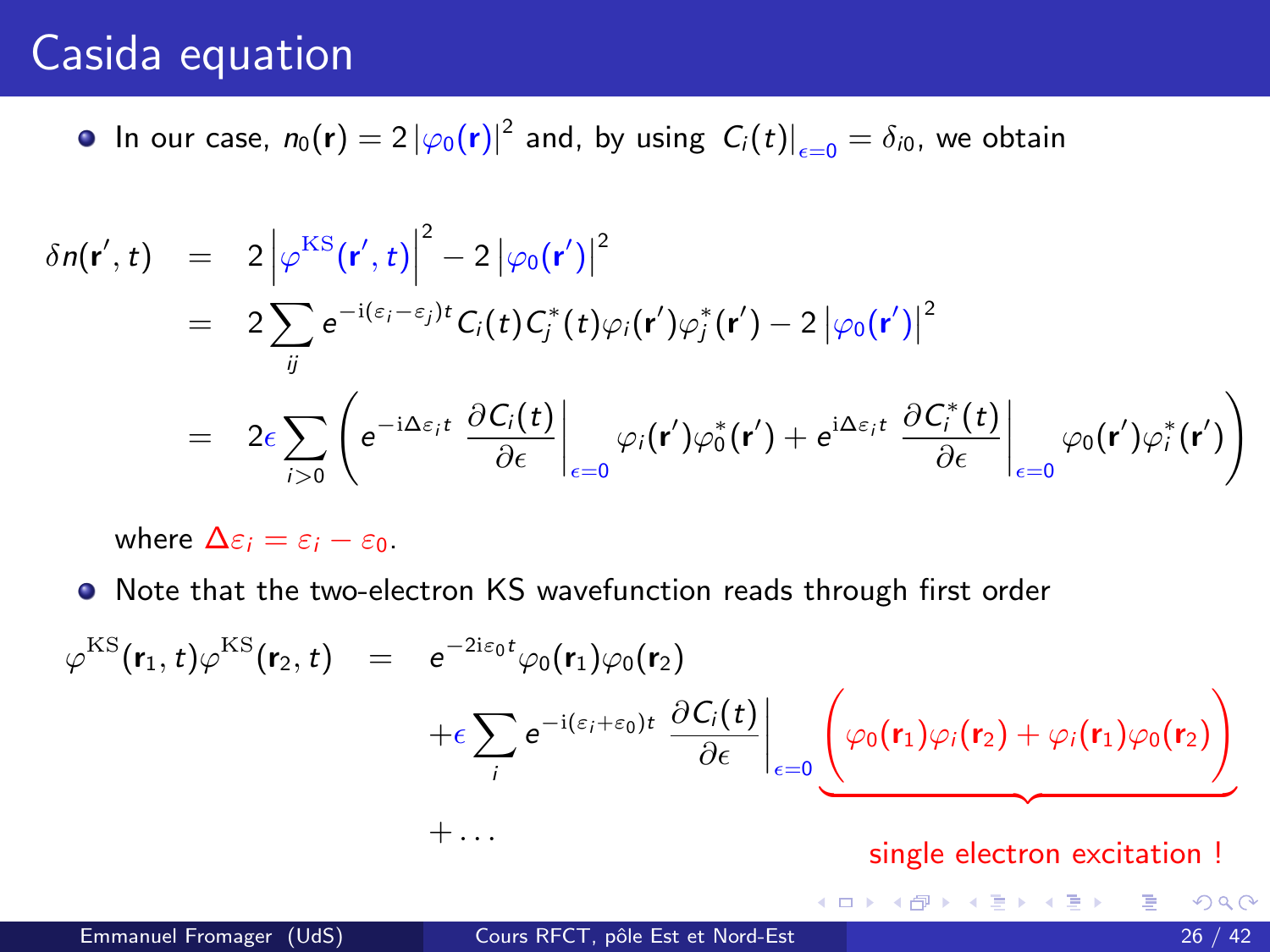**•** Finally, the (local) perturbation in the KS system equals through first order

$$
2\epsilon \cos(\omega t)\mathcal{V}(\mathbf{r}) \qquad +2\epsilon \sum_{i>0} e^{-i\Delta\varepsilon_i t} \left. \frac{\partial C_i(t)}{\partial \epsilon} \right|_{\epsilon=0} \int d\mathbf{r}' \, f_{\text{Hxc}}(\mathbf{r}', \mathbf{r}) \varphi_i(\mathbf{r}') \varphi_0^*(\mathbf{r}') +2\epsilon \sum_{i>0} e^{i\Delta\varepsilon_i t} \left. \frac{\partial C_i^*(t)}{\partial \epsilon} \right|_{\epsilon=0} \int d\mathbf{r}' \, f_{\text{Hxc}}(\mathbf{r}', \mathbf{r}) \varphi_0(\mathbf{r}') \varphi_i^*(\mathbf{r}')
$$

**•** By analogy with the exact response theory, we obtain for  $j > 0$ 

$$
\frac{\mathrm{d}}{\mathrm{d}t} \left. \frac{\partial C_j(t)}{\partial \epsilon} \right|_{\epsilon=0} = -i \mathcal{V}_{j0} \left[ e^{i(\omega + \Delta \epsilon_j)t} + e^{-i(\omega - \Delta \epsilon_j)t} \right] \n-2i \sum_{i>0} e^{-i(\Delta \epsilon_i - \Delta \epsilon_j)t} \left. \frac{\partial C_i(t)}{\partial \epsilon} \right|_{\epsilon=0} \langle j0| f_{\mathrm{Hxc}} |0i \rangle \n-2i \sum_{i>0} e^{i(\Delta \epsilon_i + \Delta \epsilon_j)t} \left. \frac{\partial C_i^*(t)}{\partial \epsilon} \right|_{\epsilon=0} \langle ji| f_{\mathrm{Hxc}} |00 \rangle
$$

where  $\langle ij|f_{\rm Hxc}|kl\rangle = \int \mathrm{d}\mathbf{r} \int \mathrm{d}\mathbf{r}' \; \varphi_i^*(\mathbf{r}) \varphi_j^*(\mathbf{r}') f_{\rm Hxc}(\mathbf{r}',\mathbf{r}) \varphi_k(\mathbf{r}) \varphi_l(\mathbf{r}').$ イロメ イ部メ イ君メ イ君メー

D.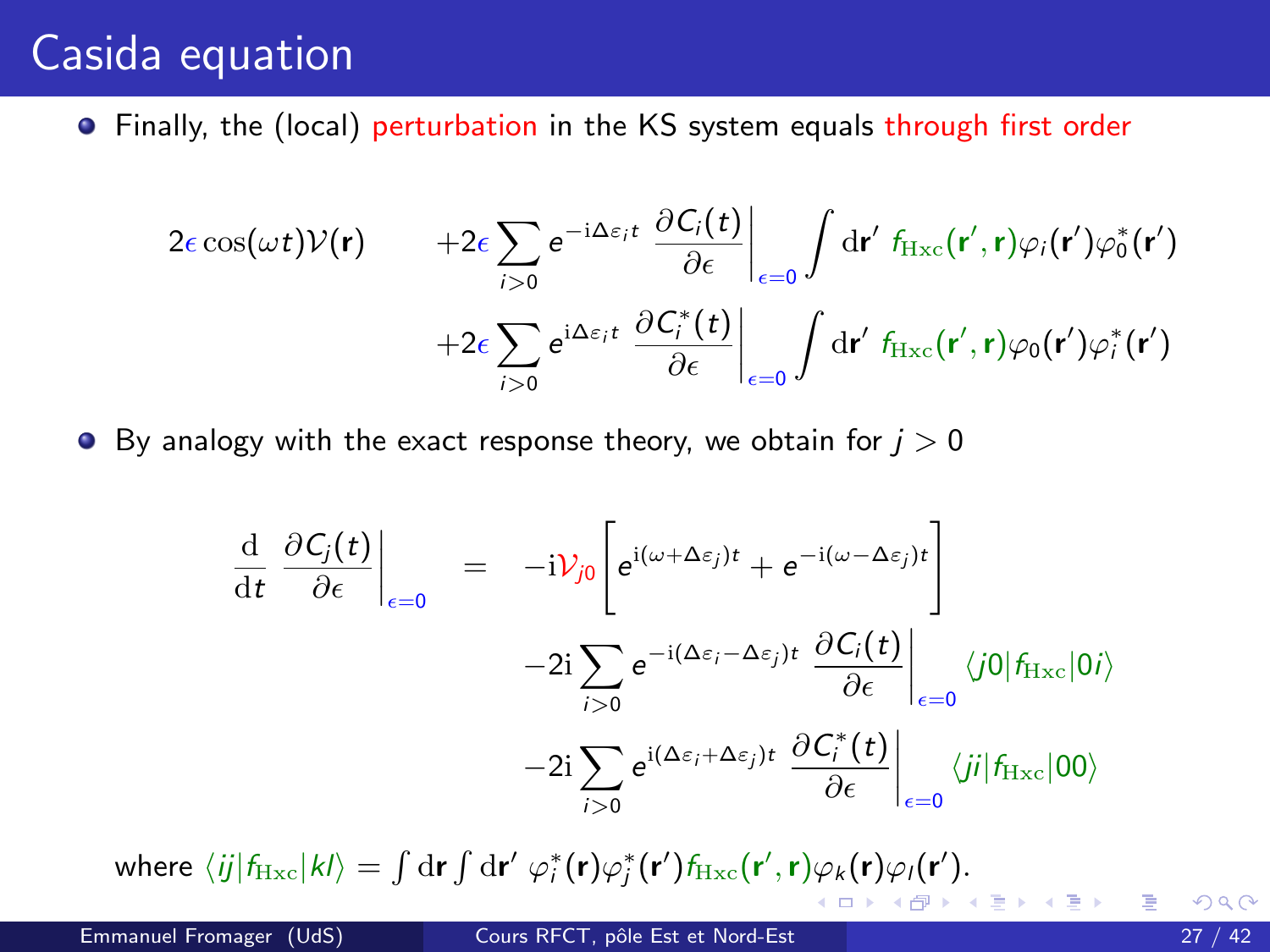- When the Hxc kernel is neglected, the TD-DFT linear response equation reduces to the exact linear response equation for the KS-DFT system. In this case, we obtain (approximate) excitation energies which are simply equal to the KS excitation energies  $\varepsilon_j - \varepsilon_0$  with  $j > 0$ .
- In a sense, KS excitation energies can be viewed as "zeroth order" excitation energies if the Hxc kernel is considered as a perturbation.
- In (non-relativistic) molecular calculations, the KS orbitals are real. Consequently,

$$
\langle j0|f_{\rm Hxc}|0i\rangle = \int d\mathbf{r} \int d\mathbf{r}' \varphi_0(\mathbf{r})\varphi_j(\mathbf{r})f_{\rm Hxc}(\mathbf{r}',\mathbf{r})\varphi_0(\mathbf{r}')\varphi_i(\mathbf{r}') = \langle ji|f_{\rm Hxc}|00\rangle
$$
  
=  $f_{\rm Hxc}^{ji}$ 

- **In case of a charge transfer excitation 0**  $\rightarrow$  *j*, the KS orbitals  $\varphi_0(\mathbf{r})$  and  $\varphi_i(\mathbf{r})$  have no overlap i.e.  $\varphi_0(\mathbf{r})\varphi_j(\mathbf{r})=0$ , thus leading to  $\left| \frac{f^{ji}_{\mathrm{Hxc}}}{f_{\mathrm{Hxc}}}\right|=0$  .
- Consequently, in TD-DFT, the charge transfer excitation energy is essentially equal to the KS excitation energy  $\varepsilon_i - \varepsilon_0$  (usually lower than the true physical value).

K ロ ▶ K 個 ▶ K 로 ▶ K 로 ▶ 『로 』 ◇ Q Q @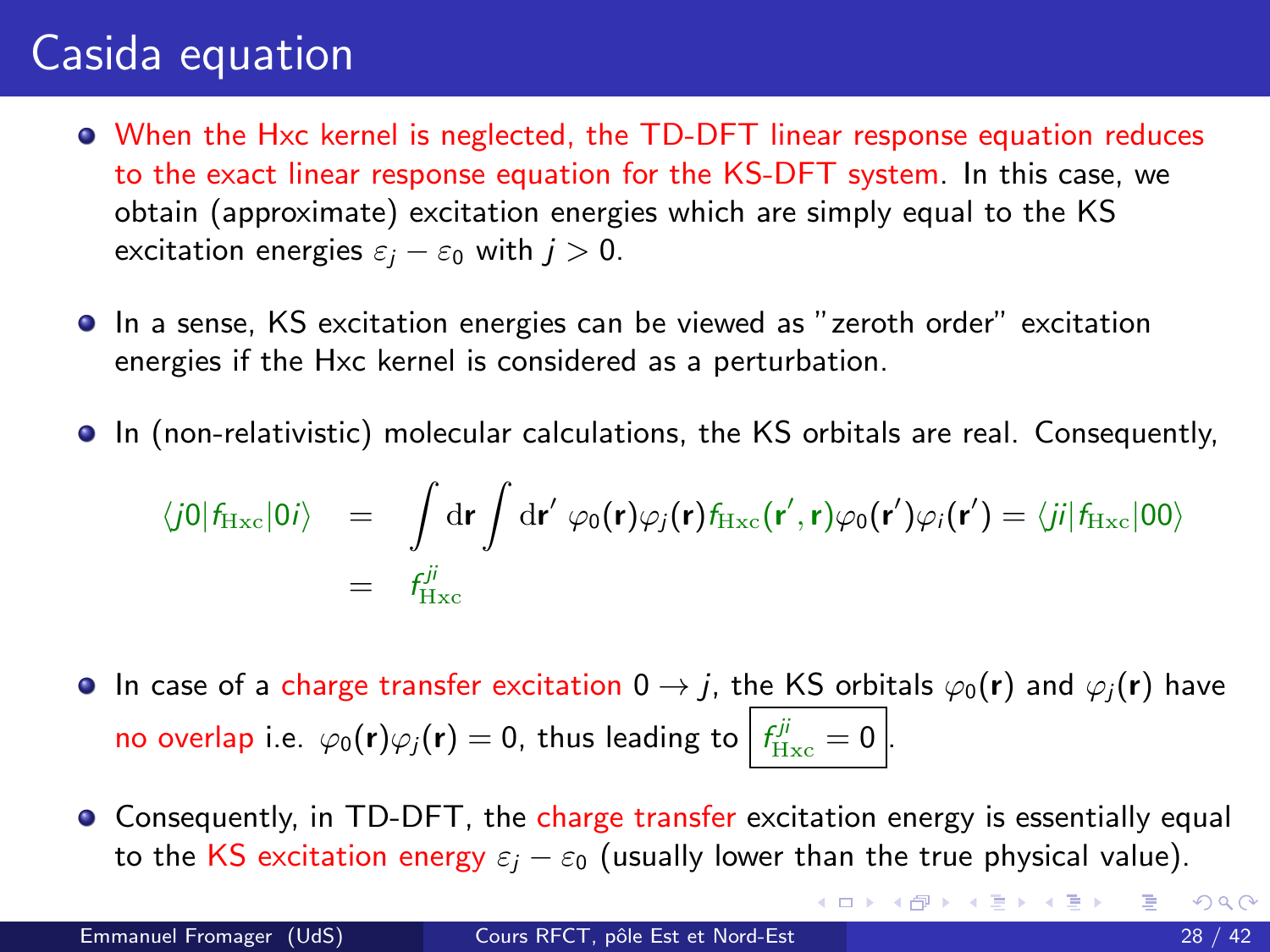- The Hxc kernel couples the time-dependent linear response coefficients. Consequently, there is no simple analytical solution to the problem.
- Casida<sup>∗</sup> has shown that a linear response-type equation can be written in matrix form for TD-DFT, like in exact response theory. An important difference though is that the hessian matrix is not diagonal anymore.
- Indeed, by inserting into the TD-DFT linear response equations the decomposition

$$
\left.\frac{\partial C_j(t)}{\partial \epsilon}\right|_{\epsilon=0}=\tilde{X}_j(\omega)e^{\mathrm{i}(\omega+\Delta \epsilon_j)t}+\tilde{X}_j(-\omega)e^{-\mathrm{i}(\omega-\Delta \epsilon_j)t},
$$

where  $\tilde{X}_i(\omega)$  and  $\tilde{X}_i(-\omega)$  have to be determined, we obtain by identification for  $i > 0$ ,

$$
\left(\Delta\varepsilon_i-\omega\right)\tilde{X}_i(-\omega)=-\mathcal{V}_{i0}-2\sum_{j>0}f^{ij}_{\rm Hxc}\Big(\tilde{X}_j(-\omega)+\tilde{X}^*_j(\omega)\Big)
$$

and, with the substitution  $\omega \rightarrow -\omega$  and complex conjugation,

$$
\left(\Delta\varepsilon_i+\omega\right)\tilde{X}_i^*(\omega)=-\mathcal{V}_{i0}^*-2\sum_{j>0}f_{\rm Hxc}^{ij}\left(\tilde{X}_j(-\omega)+\tilde{X}_j^*(\omega)\right).
$$

<sup>∗</sup>M. Casida in Recent Advances in Density Functional Methods, edited by D. P. Chong (World Scientific, Singapore, 1995). イロメ イ部メ イ君メ イ君メート  $QQ$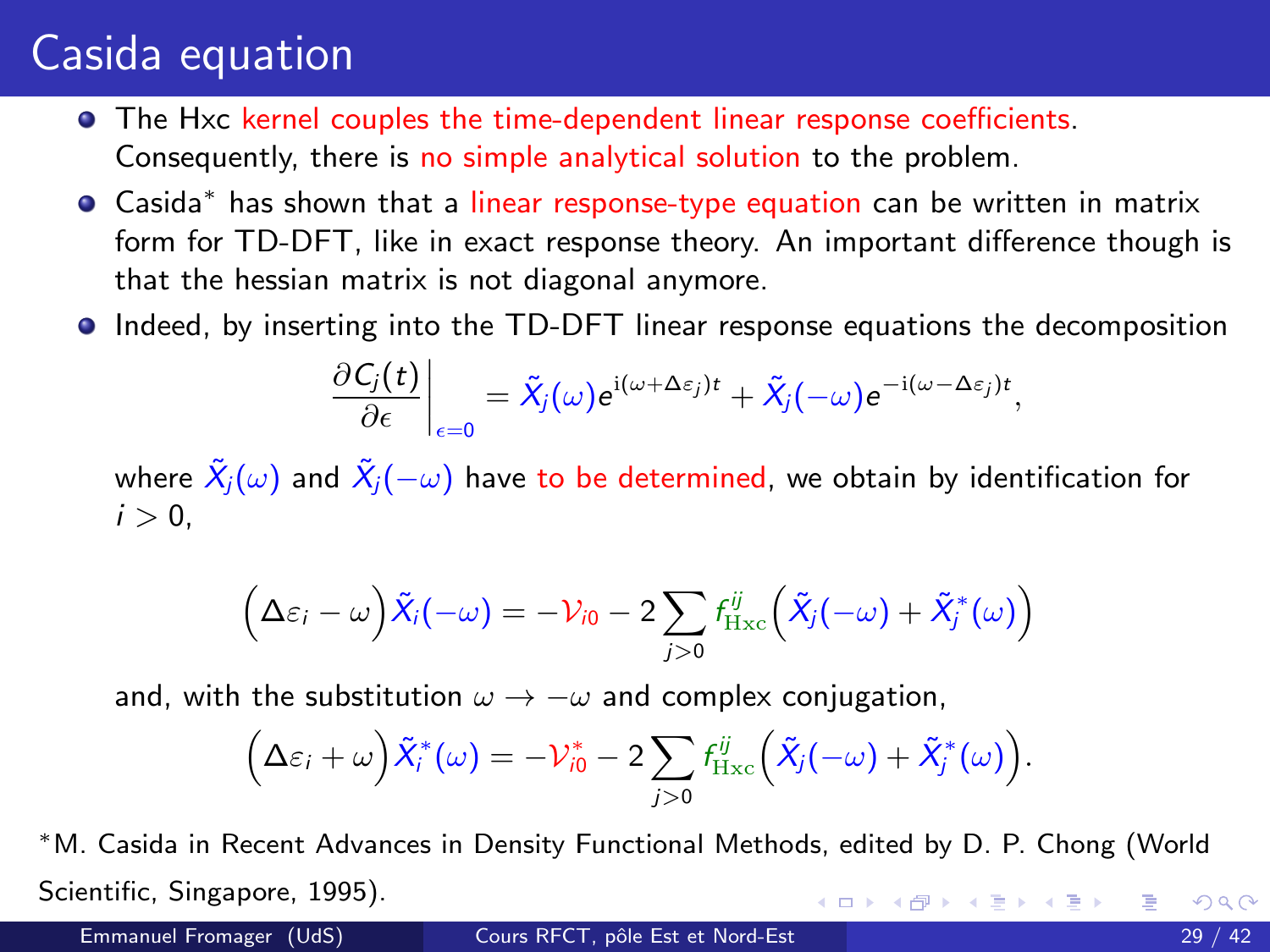<span id="page-29-0"></span>The latter equations can be rewritten in matrix form as follows,

$$
\left(\left[\begin{array}{cc} \tilde{A} & \tilde{B} \\ \tilde{B}^* & \tilde{A}^* \end{array}\right] - \omega \left[\begin{array}{cc} 1 & 0 \\ 0 & -1 \end{array}\right] \right) \left[\begin{array}{c} \tilde{X}(-\omega) \\ \tilde{X}^*(\omega) \end{array}\right] = - \left[\begin{array}{c} \tilde{\mathcal{V}} \\ \tilde{\mathcal{V}}^* \end{array}\right],
$$

where  $\tilde{\cal{\nu}}_i = {\cal{V}}_{i0} = \langle \varphi_i | \hat{\cal{V}} | \varphi_0 \rangle = \int {\rm d}{\bf r} \ \varphi_i({\bf r}) {\cal{V}}({\bf r}) \varphi_0({\bf r})$  with, for example,  $V(r) = z$  for an electric field along the z axis,

$$
\tilde{\mathbf{A}}_{ij} = \delta_{ij} \Delta \varepsilon_i + 2 f_{\mathrm{Hxc}}^{ij} \quad \text{and} \quad \tilde{\mathbf{B}}_{ij} = 2 f_{\mathrm{Hxc}}^{ij} \neq 0.
$$

Approximate excitation energies  $\tilde{\omega}_I$  can therefore be computed in TD-DFT (within the adiabatic approximation) by solving the following linear generalized eigenvalue equation,

$$
\left[\begin{array}{cc}\n\tilde{A} & \tilde{B} \\
\tilde{B}^* & \tilde{A}^*\n\end{array}\right]\tilde{\Lambda}_l = \tilde{\omega}_l \left[\begin{array}{cc} 1 & 0 \\ 0 & -1 \end{array}\right] \tilde{\Lambda}_l,
$$
\ndimension:  $\left(2 \times \text{ number of virtuals}\right)^2$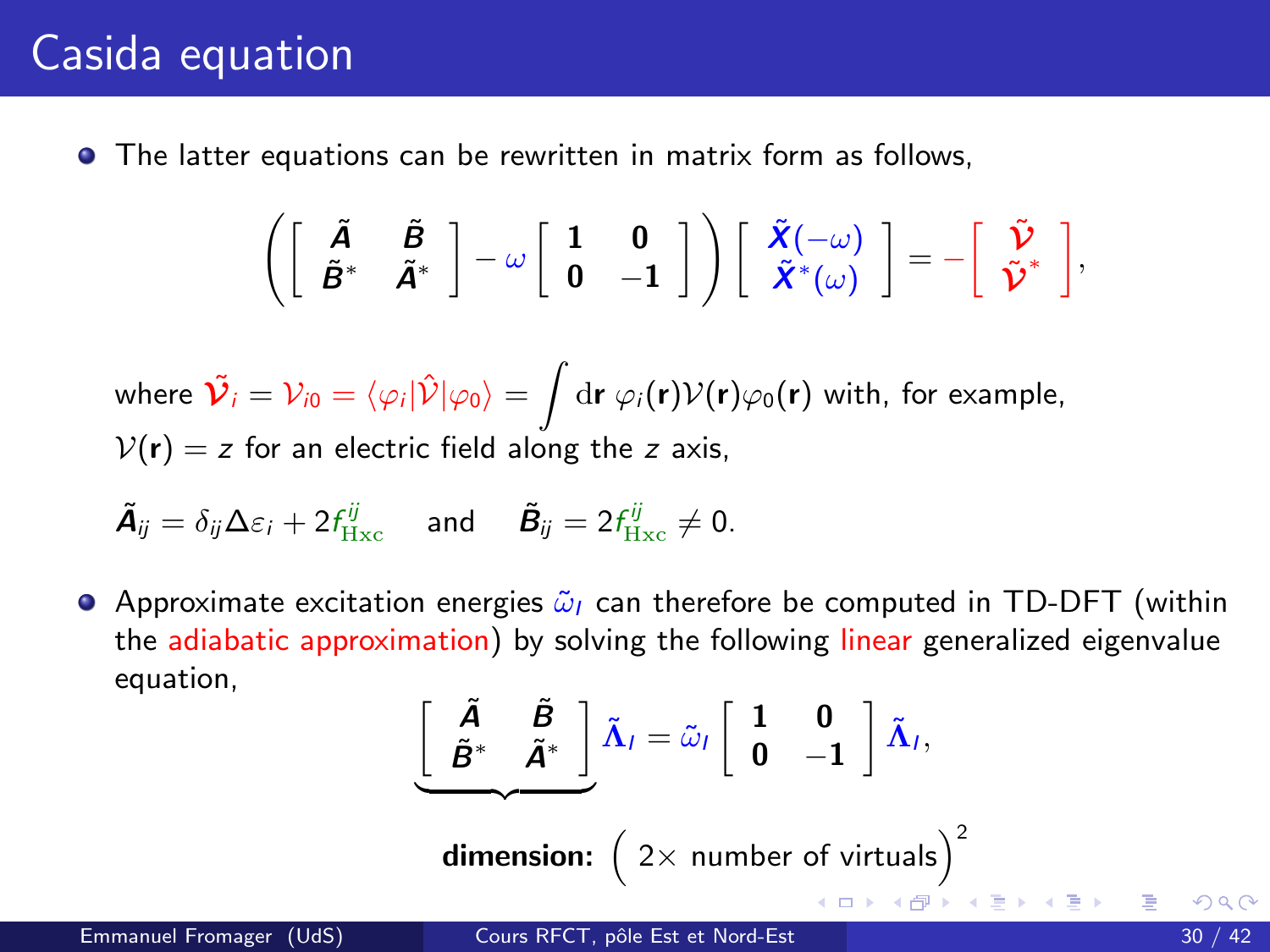- <span id="page-30-0"></span>O Note that single (i.e. one-electron) excitation and deexcitation energies only can be obtained from the Casida equation.
- Therefore, multiple electron excitations are simply absent from standard TD-DFT spectra.
- This limitation is due to the adiabatic approximation.
- In exact TD-DFT, the Hxc "energy"  $\mathcal{E}_{\text{Hxc}}[n]$  is a functional of the density n which is itself a function of both space coordinates and time. Therefore, it incorporates the evolution of the density over the time interval of interest  $[t_0, t_1]$ .
- **•** Consequently, any deviation  $\delta n(\mathbf{r}, t)$  from the ground-state density  $n_0(\mathbf{r})$  will modify the Hxc "energy" as follows,

$$
\mathcal{E}_{Hxc}[n_0 + \delta n] = \mathcal{E}_{Hxc}[n_0] + \int_{t_0}^{t_1} dt \int dr \frac{\delta \mathcal{E}_{Hxc}[n_0]}{\delta n(\mathbf{r}, t)} + \frac{1}{2} \int_{t_0}^{t_1} dt \int_{t_0}^{t_1} dt' \int dr \int dr' \frac{\delta^2 \mathcal{E}_{Hxc}[n_0]}{\delta n(\mathbf{r}', t')\delta n(\mathbf{r}, t)} + \cdots + \frac{f_{Hxc}(\mathbf{r}', t', \mathbf{r}, t) \delta n(\mathbf{r}, t)}{\delta n(\mathbf{r}', t')\delta n(\mathbf{r}, t)} + \cdots
$$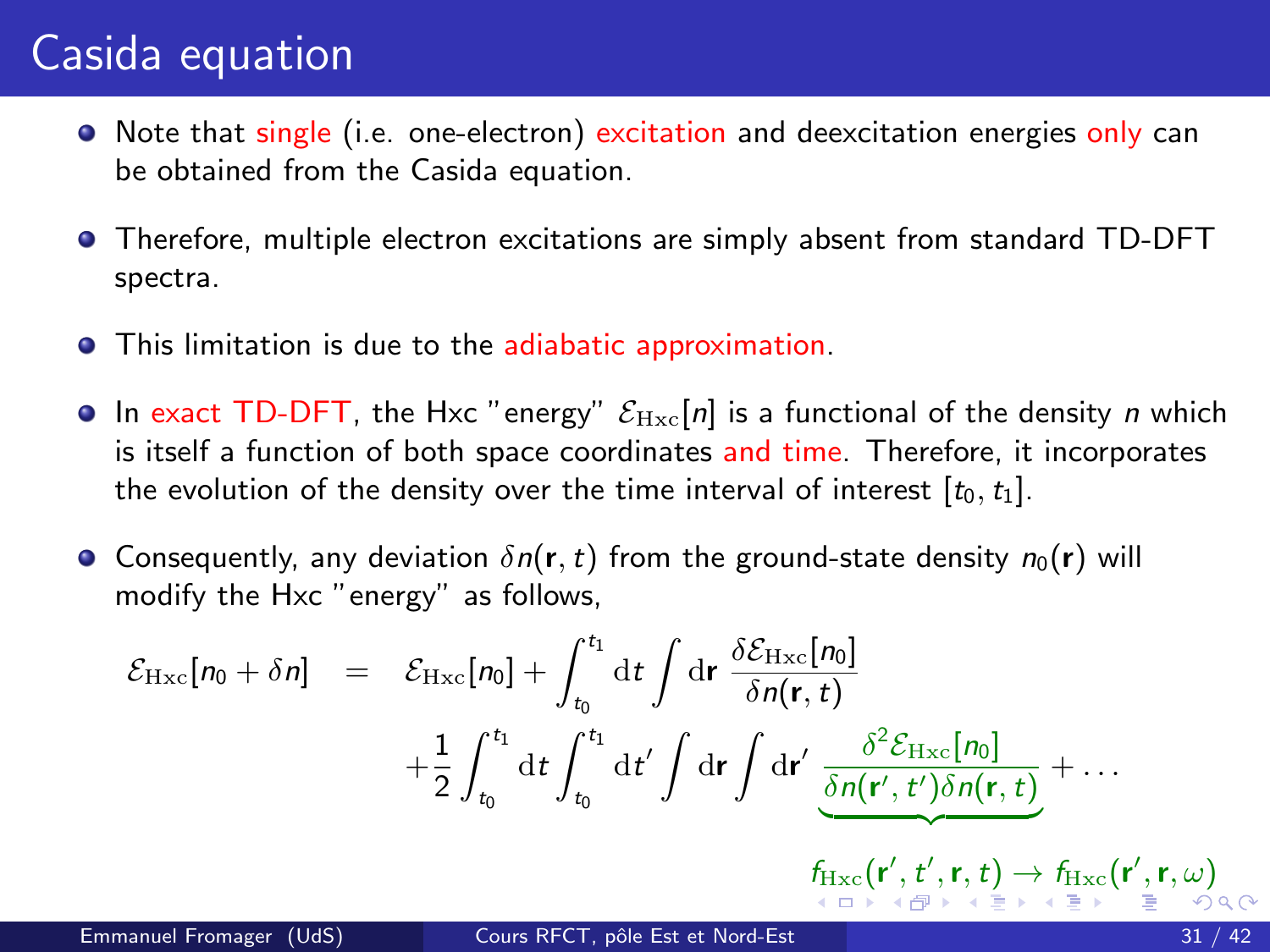<span id="page-31-0"></span>Using the adiabatic approximation simply consists in expressing the Hxc "energy" in terms of the time-independent ground-state Hxc density functional:

$$
\mathcal{E}_{Hxc}[n] \rightarrow \int_{t_0}^{t_1} dt \ E_{Hxc}[n(t)]
$$
\n
$$
\frac{\delta \mathcal{E}_{Hxc}[n_0]}{\delta n(\mathbf{r}, t)} \rightarrow \frac{\delta E_{Hxc}[n_0]}{\delta n(\mathbf{r})}
$$
\n
$$
\frac{\delta^2 \mathcal{E}_{Hxc}[n_0]}{\delta n(\mathbf{r}', t') \delta n(\mathbf{r}, t)} \rightarrow \frac{\delta^2 E_{Hxc}[n_0]}{\delta n(\mathbf{r}') \delta n(\mathbf{r})} \underbrace{\delta (t'-t)}_{}
$$

no frequency dependence !

**•** Returning to exact TD-DFT, the frequency-dependent kernel makes both  $\vec{A}$  and  $\vec{B}$ matrices in Casida equations frequency-dependent too, thus leading to a non-linear eigenvalue equation which can now give higher-order excitation energies, even though single excitations only are described explicitly:

$$
\begin{bmatrix}\n\tilde{A}(\omega) & \tilde{B}(\omega) \\
\tilde{B}^*(\omega) & \tilde{A}^*(\omega)\n\end{bmatrix}\n\tilde{\Lambda}(\omega) = \omega \begin{bmatrix}\n1 & 0 \\
0 & -1\n\end{bmatrix}\n\tilde{\Lambda}(\omega)
$$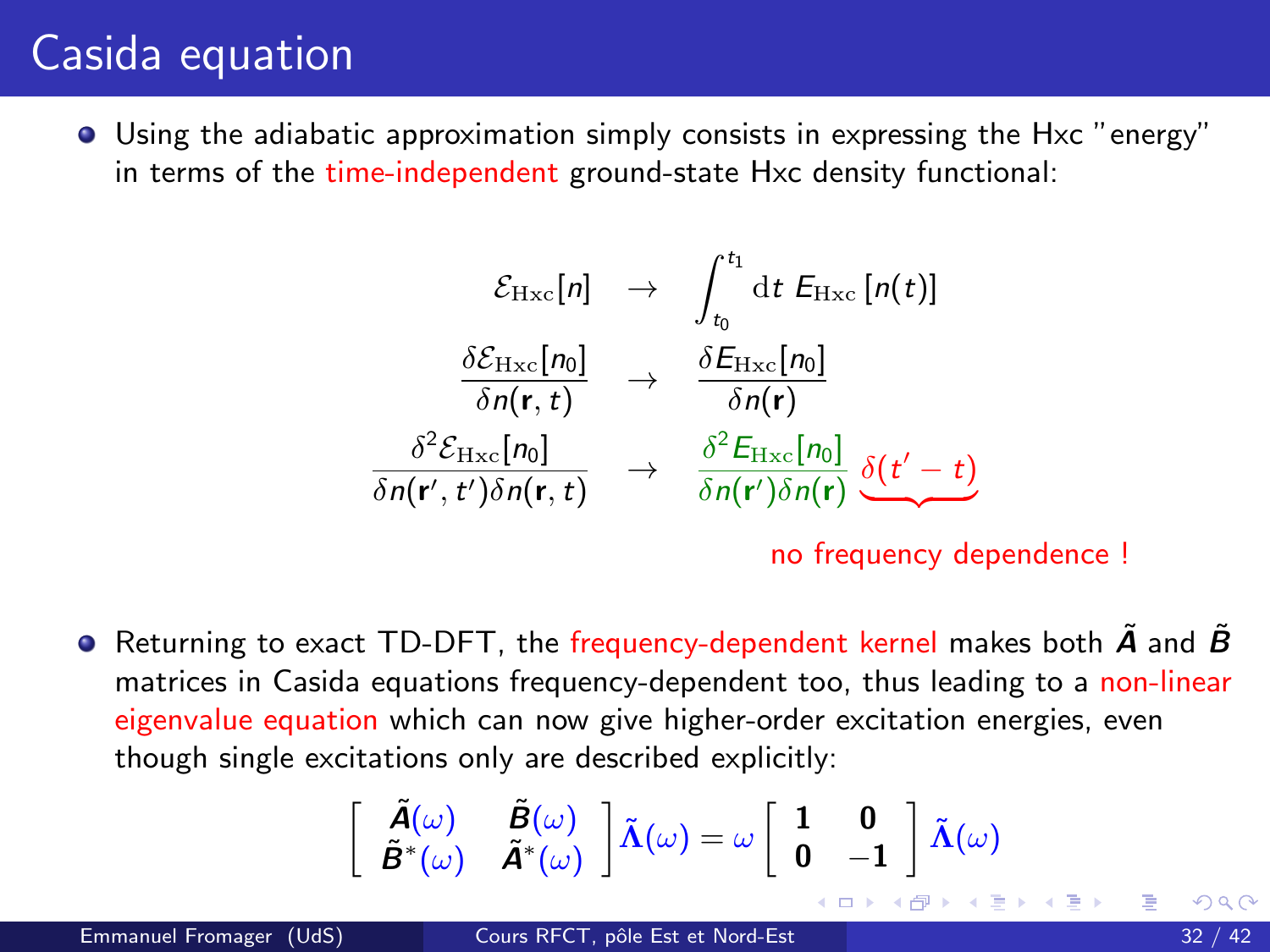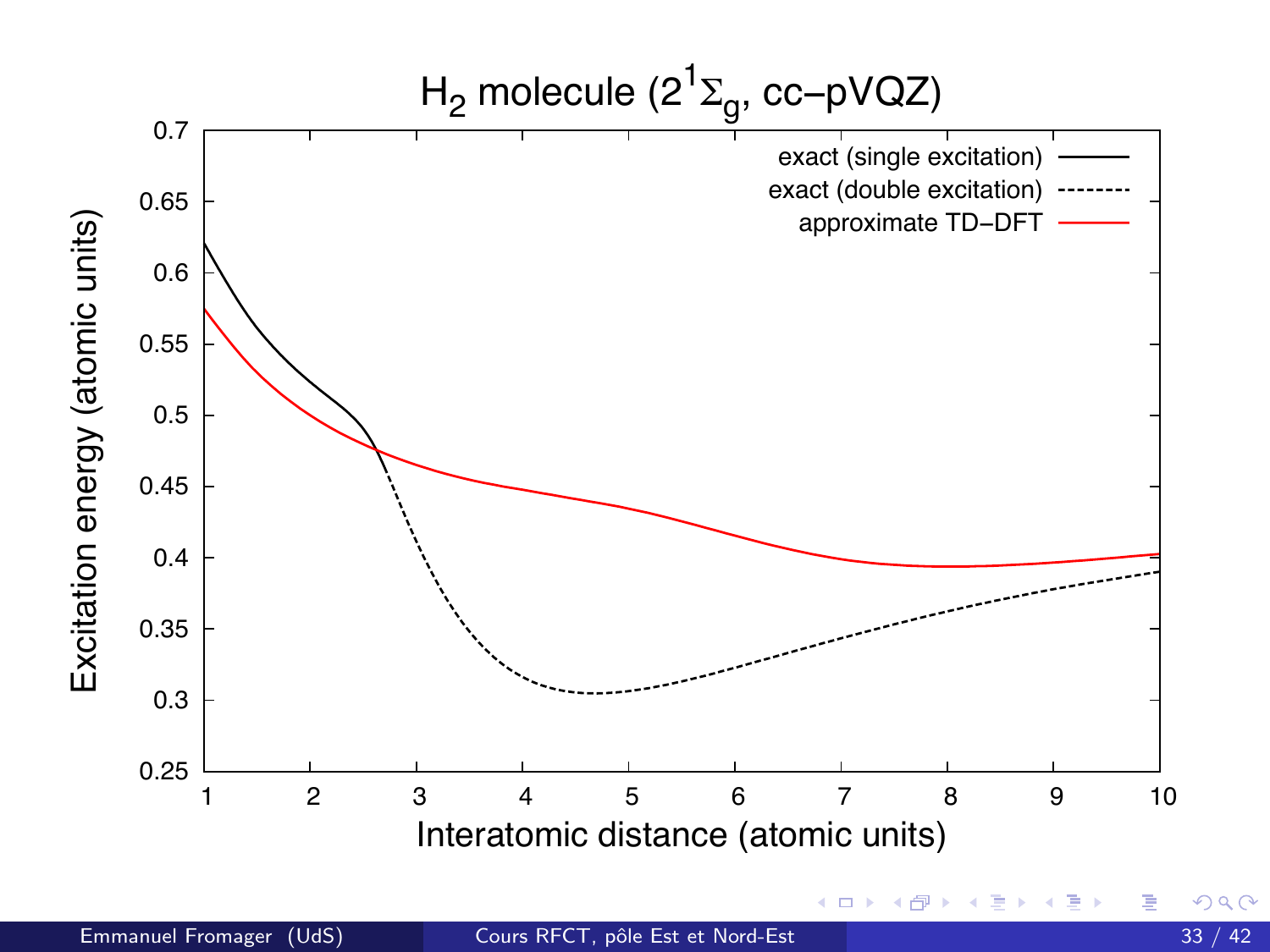# <span id="page-33-0"></span>Excited states in time-independent DFT

- DFT can be extended to excited states when considering an ensemble of ground and excited states, like in statistical physics<sup>\*</sup>.
- An ensemble is characterized by the total number of states and the weights assigned to these states.
- **The simplest ensemble consists of the ground**  $\Psi_0$  **and first excited**  $\Psi_1$  **states, with** weights  $(1 - w)$  and w, respectively.
- Variational principle for an equi-ensemble (*Theophilou*): if Ψ and Ψ' are orthonormal then

 $\langle\Psi|\hat{H}|\Psi\rangle + \langle\Psi'|\hat{H}|\Psi'\rangle \geq E_0 + E_1$ 

Generalization: for a given ensemble weight  $w$ ,

$$
(1 - w)\langle\Psi|\hat{H}|\Psi\rangle + w\langle\Psi'|\hat{H}|\Psi'\rangle = (1 - 2w)\underbrace{\langle\Psi|\hat{H}|\Psi\rangle}_{\geq E_0} + w\Big(\underbrace{\langle\Psi|\hat{H}|\Psi\rangle + \langle\Psi'|\hat{H}|\Psi'\rangle}_{\geq E_0} \Big)
$$

Gross-Oliveira-Kohn (GOK) variational principle:

for  $0\leq w\leq 1/2,\qquad (1-w)\langle \Psi|\hat{H}|\Psi\rangle +w\langle \Psi'|\hat{H}|\Psi'\rangle \geq (1-w)E_0+wE_1$ 

<sup>∗</sup>E. K. U. Gross, L. N. Oliveira, and W. Kohn, Phys. Rev. A 37, 2805

K ロ ⊁ K 個 ≯ K 君 ⊁ K 君 ≯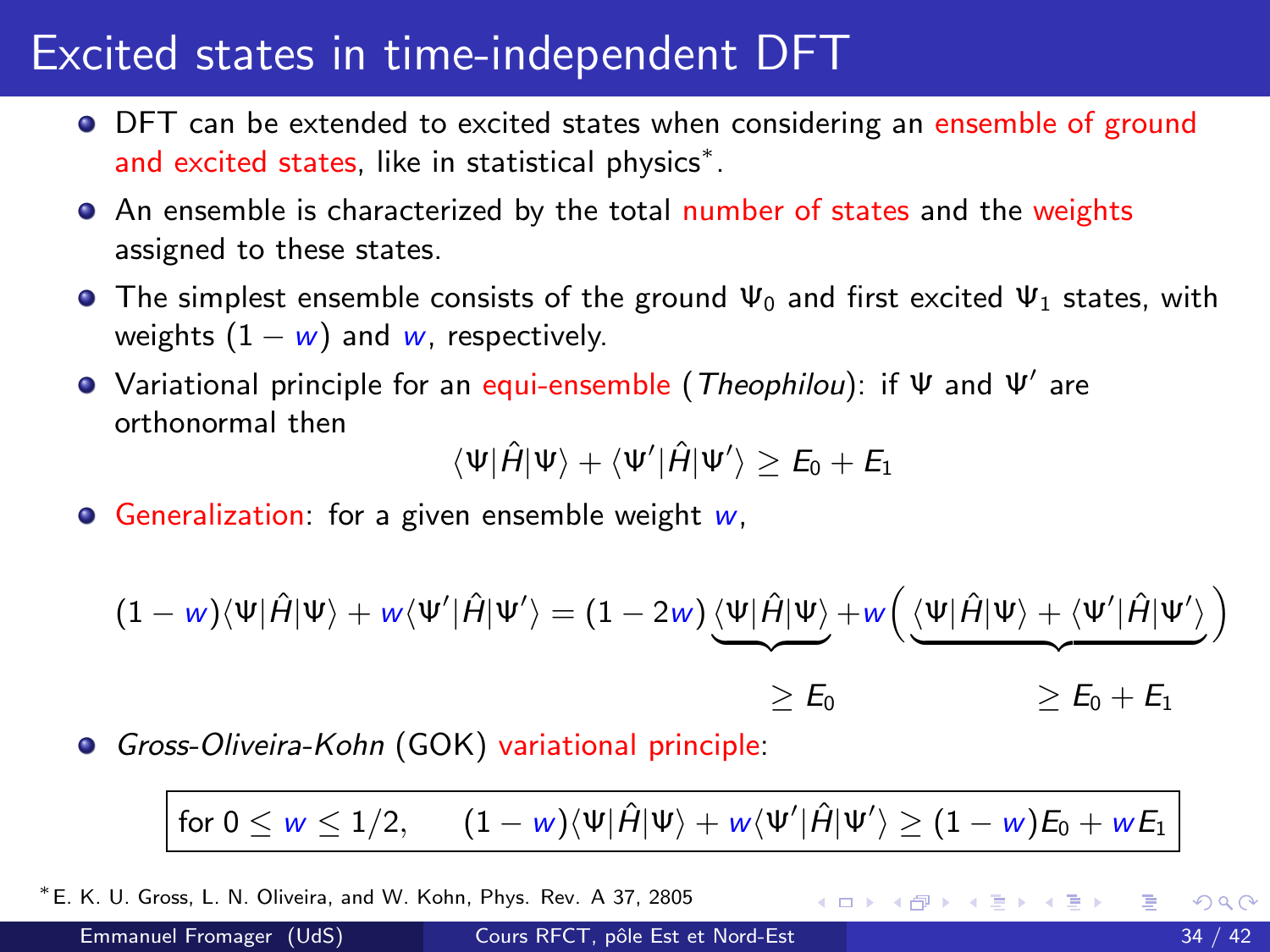## Excited states in time-independent DFT

- The  $w$ -dependent lower bound  $\left| \, E^{w} = (1 w) E_{0} + w E_{1} \, \right|$  is the exact ensemble energy.
- It is reached when the trial wavefunctions  $\Psi$  and  $\Psi'$  are equal to the exact groundand first-excited-state wavefunctions  $\Psi_0$  and  $\Psi_1$ , respectively.
- $\bullet$  Note that the ensemble energy is linear in w so that the exact first excitation energy  $\omega = E_1 - E_0$  can be expressed as

$$
\omega = \frac{\mathrm{d}E^w}{\mathrm{d}w} \quad \text{or} \quad \omega = 2(E^{w=1/2} - E^{w=0}).
$$

- Hohenberg–Kohn theorem for a two-state ensemble: there is a one-to-one correspondance (up to a constant) between the local (nuclear) potential and the ensemble density  $\big\vert \, n^\mathsf{w}(\mathbf{r}) = (1-\mathsf{w}) n_{\mathsf{W}_0}(\mathbf{r}) + \mathsf{w} n_{\mathsf{W}_1}(\mathbf{r}) \, \big\vert .$
- Consequently, the ensemble energy is a functional of the ensemble density.
- E. K. U. Gross, L. N. Oliveira, and W. Kohn, Phys. Rev. A 37,  $2809$  $2809$  $2809$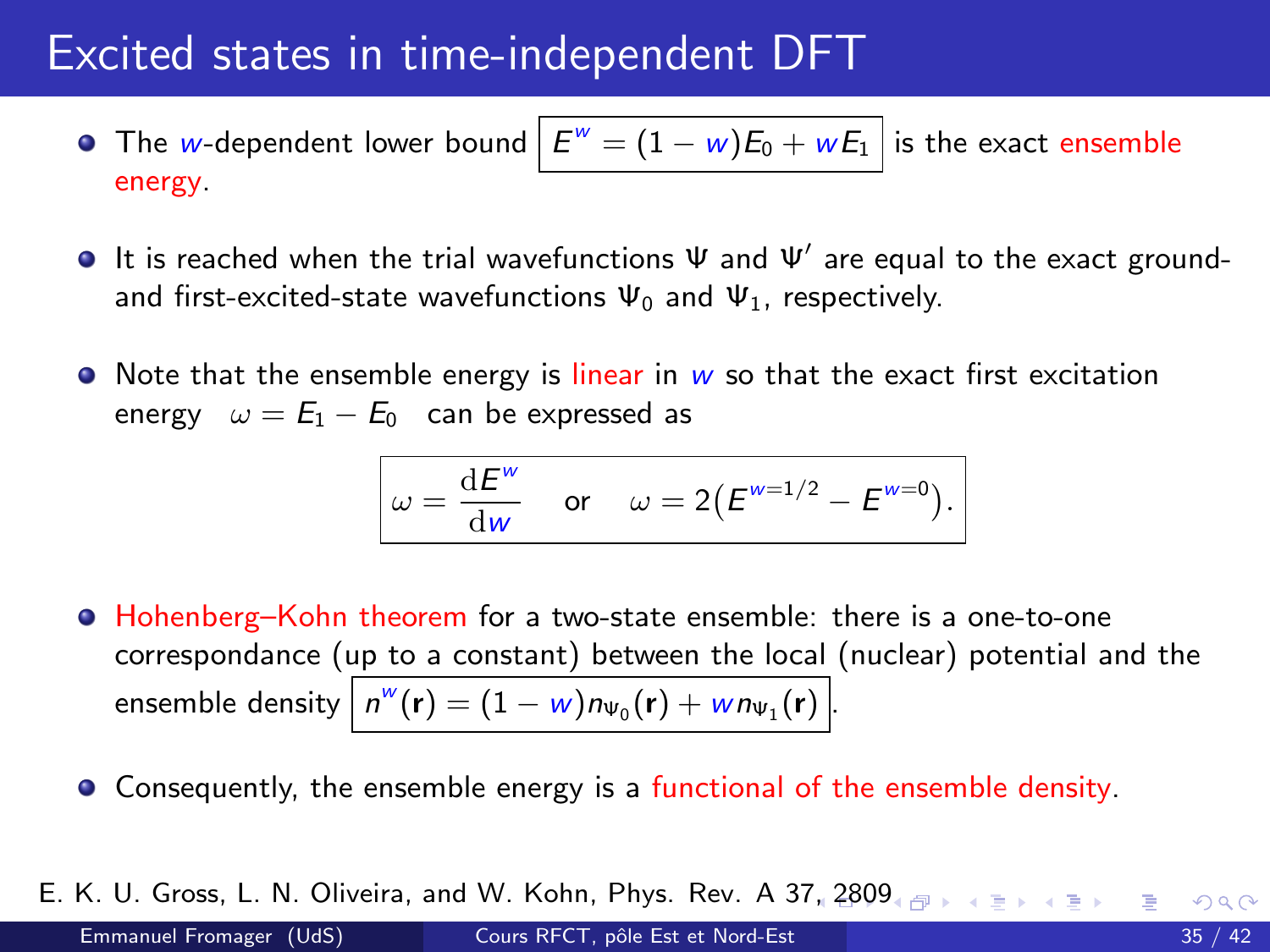#### <span id="page-35-0"></span>Excited states in time-independent DFT

Proof: like in ground-state DFT, the proof is obtained in two steps.

step 1: Let us consider two local potentials  $u(r)$  and  $v(r)$  that differ by more than a constant [i.e.  $u(\mathbf{r}) - v(\mathbf{r})$  varies with r]. The corresponding Hamiltonians,

$$
\hat{H}[u] \equiv \hat{T} + \hat{W}_{ee} + \sum_{i=1}^{N} u(\mathbf{r}_i) \times \quad \text{ and } \quad \hat{H}[v] \equiv \hat{T} + \hat{W}_{ee} + \sum_{i=1}^{N} v(\mathbf{r}_i) \times
$$

cannot have the same eigenfunctions. Indeed, if Ψ is eigenfunction of both Hamiltonians with energies  $E_{\mu}$  and  $E_{\nu}$ , respectively, then

$$
\left(\hat{H}[u] - \hat{H}[v]\right) \Psi(\mathbf{r}_1, \mathbf{r}_2, \ldots, \mathbf{r}_N) = \left(E_u - E_v\right) \times \Psi(\mathbf{r}_1, \mathbf{r}_2, \ldots, \mathbf{r}_N)
$$
\n
$$
= \sum_{i=1}^N \left(u(\mathbf{r}_i) - v(\mathbf{r}_i)\right) \times \Psi(\mathbf{r}_1, \mathbf{r}_2, \ldots, \mathbf{r}_N),
$$

which, after dividing by the wavefunction and taking  $r_1 = r_2 = \ldots = r_N = r$ , leads to

$$
u(\mathbf{r}) - v(\mathbf{r}) = (E_u - E_v)/N \quad \leftarrow \text{constant}
$$

which is absurd 1

K ロ ▶ K 倒 ▶ K 듣 ▶ K 듣 ▶ ...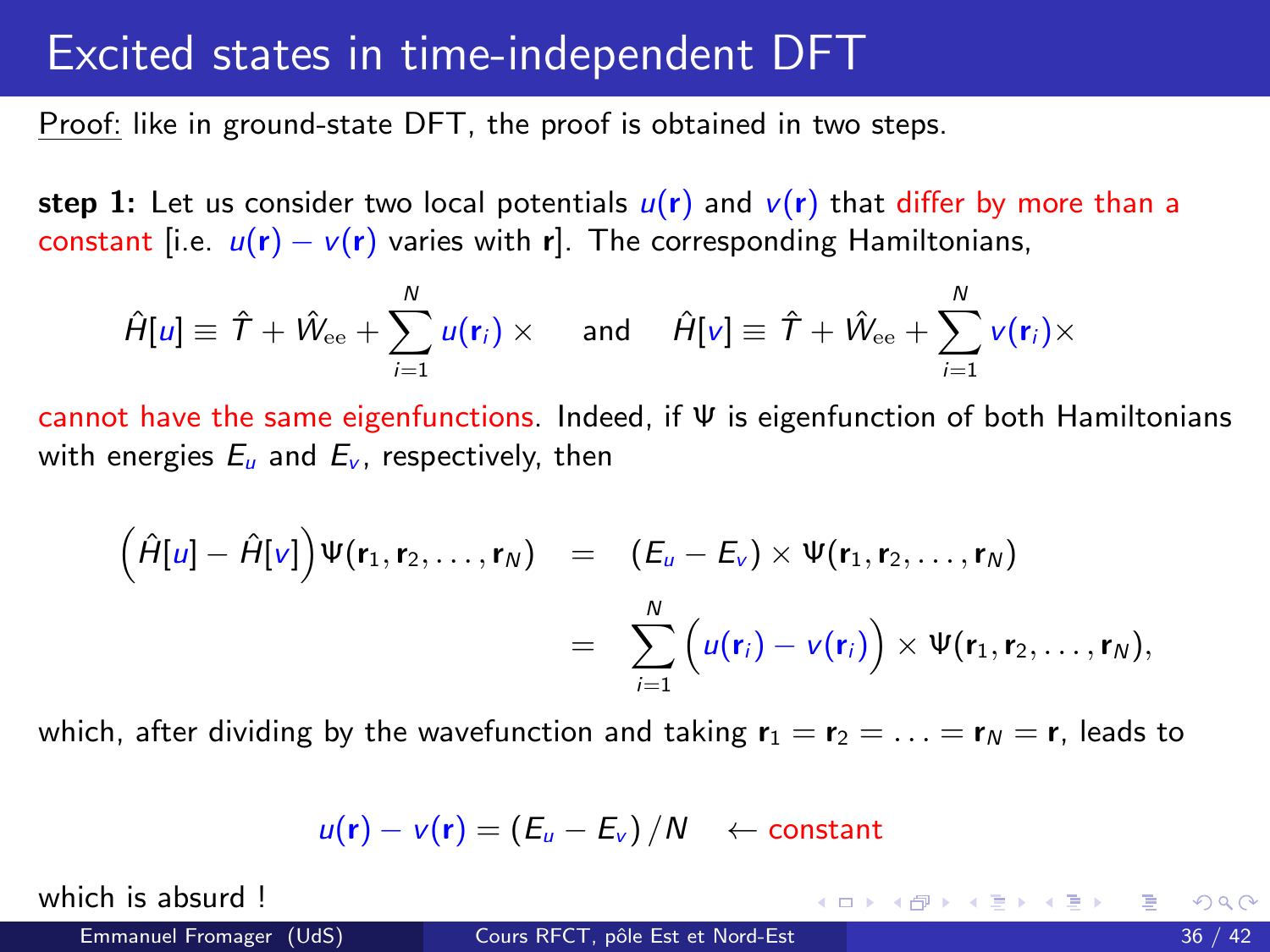step 2: As a consequence of step 1, if we denote  $\Psi_i[v]$   $(i = 0, 1)$  the exact ground- and first-excited-state wavefunctions of  $\hat{H}[v]$ , it comes

$$
(1 - w)\langle \Psi_0[v]|\hat{H}[u]|\Psi_0[v]\rangle + w\langle \Psi_1[v]|\hat{H}[u]|\Psi_1[v]\rangle > E^w[u]
$$

where  $E^{\omega}[u]$  is the exact ensemble energy of  $\hat{H}[u].$ 

Using 
$$
\hat{H}[u] \equiv \hat{H}[v] + \sum_{i=1}^{N} (u(\mathbf{r}_i) - v(\mathbf{r}_i)) \times
$$
 leads to  

$$
E^{w}[v] + \int [u(\mathbf{r}) - v(\mathbf{r})] \times n^{w}[v](\mathbf{r}) dr > E^{w}[u]
$$

where  $n^w[\nu]$  is the exact ensemble density of  $\hat{H}[\nu]$ . From the substitution  $u\leftrightarrow v$ , we also have

$$
E^{w}[u] + \int \left[v(\mathbf{r}) - u(\mathbf{r})\right] \times n^{w}[u](\mathbf{r}) \, \mathrm{d}\mathbf{r} > E^{w}[v]
$$

thus leading by summation to the final inequality

$$
\int \left[ u(\mathbf{r}) - v(\mathbf{r}) \right] \times \underbrace{\left[ n^w[v](\mathbf{r}) - n^w[u](\mathbf{r}) \right]}_{\sim} \mathrm{d}\mathbf{r} > 0
$$

 $\neq 0$ 

イロメ イ部メ イヨメ イヨメー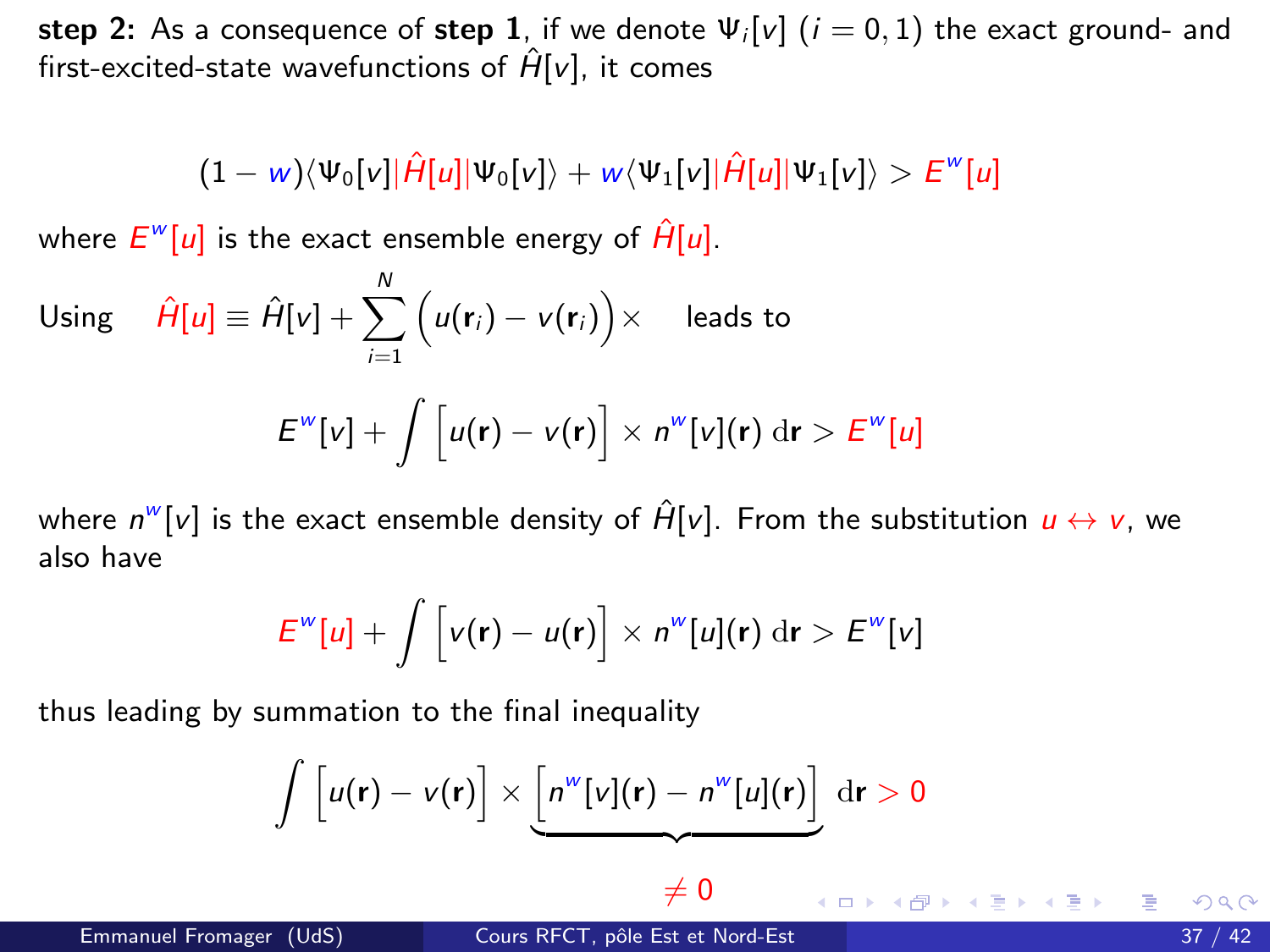#### <span id="page-37-0"></span>Ensemble density-functional theory

- Like in conventional KS-DFT, a Hartree-exchange-correlation (Hxc) density functional  $E^{\rm w}_{\rm Hxc}[n]$  describes the two-electron repulsion in the ensemble. Note that it is in principle w-dependent.
- Exact ensemble density-functional xc energies can be calculated for model systems like the Hubbard dimer<sup>∗</sup> .
- KS equations in ensemble DFT (eDFT):

$$
\left(-\frac{\nabla_{\mathbf{r}}^2}{2} + v_{\rm ne}(\mathbf{r}) + \int d\mathbf{r}' \frac{n^{\rm w}(\mathbf{r}')}{|\mathbf{r} - \mathbf{r}'|} + \frac{\delta E_{\rm xc}^{\rm w}[n^{\rm w}]}{\delta n(\mathbf{r})}\right)\varphi_{\rho}^{\rm w}(\mathbf{r}) = \varepsilon_{\rho}^{\rm w}\varphi_{\rho}^{\rm w}(\mathbf{r}),
$$

where

$$
n^{w}(\mathbf{r}) = 2\left(\sum_{p=1}^{H-1} |\varphi_{p}^{w}(\mathbf{r})|^{2}\right) + (2-w)|\varphi_{H}^{w}(\mathbf{r})|^{2} + w|\varphi_{L}^{w}(\mathbf{r})|^{2},
$$

if the first excitation is a single electron one from the HOMO  $(H)$  to the LUMO  $(L)$ .

- $\bullet$  Note that the ensemble weight w controls the partial occupations of the HOMO and the LUMO.
- Conventional (ground-state) KS-DFT is recovered when  $w = 0$ .

<sup>∗</sup>K. Deur, L. Mazouin, and E. Fromager, Phys. Rev. B 95, 035120 (2017). K ロ ⊁ K 個 ≯ K 君 ⊁ K 君 ≯  $QQ$ Emmanuel Fromager (UdS) Cours RFCT, pôle Est et Nord-Est 38 / 42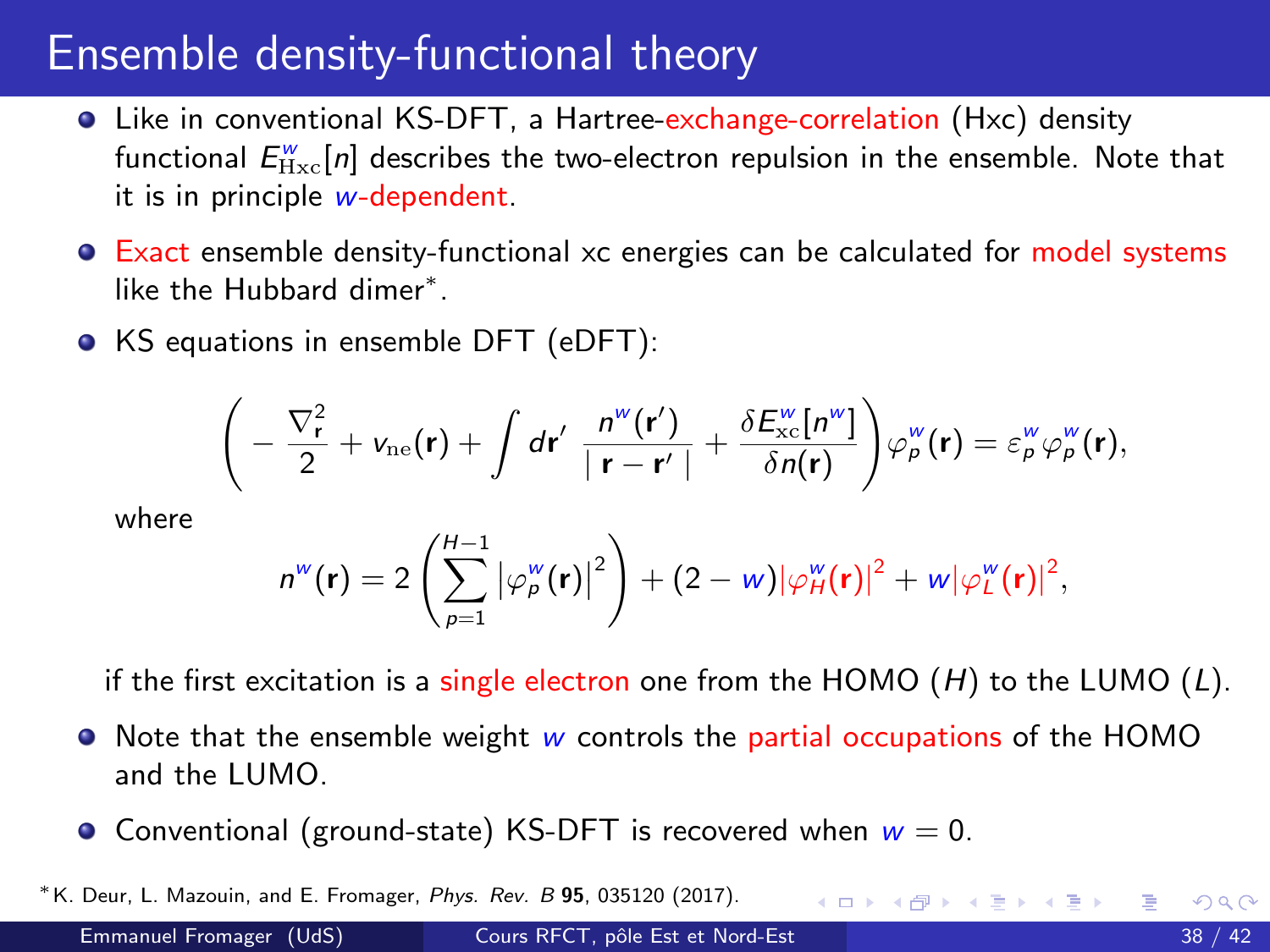<span id="page-38-0"></span>

He  $\{1^1S, 2^1S\}$ 



B. Senjean, S. Knecht, H. J. Aa. Jensen, and E. Fromager, Phys. Rev. A 92, 012518 (2015). Md. M. Alam, S. Knecht, and E. Fromager, Phys. Rev. A 94, 012511 (2016). Md. M. Alam, K. Deur, S. Knecht, and E. Fromager, J. Chem. Phys. 147, 20410[5 \(2](#page-37-0)0[17\).](#page-39-0)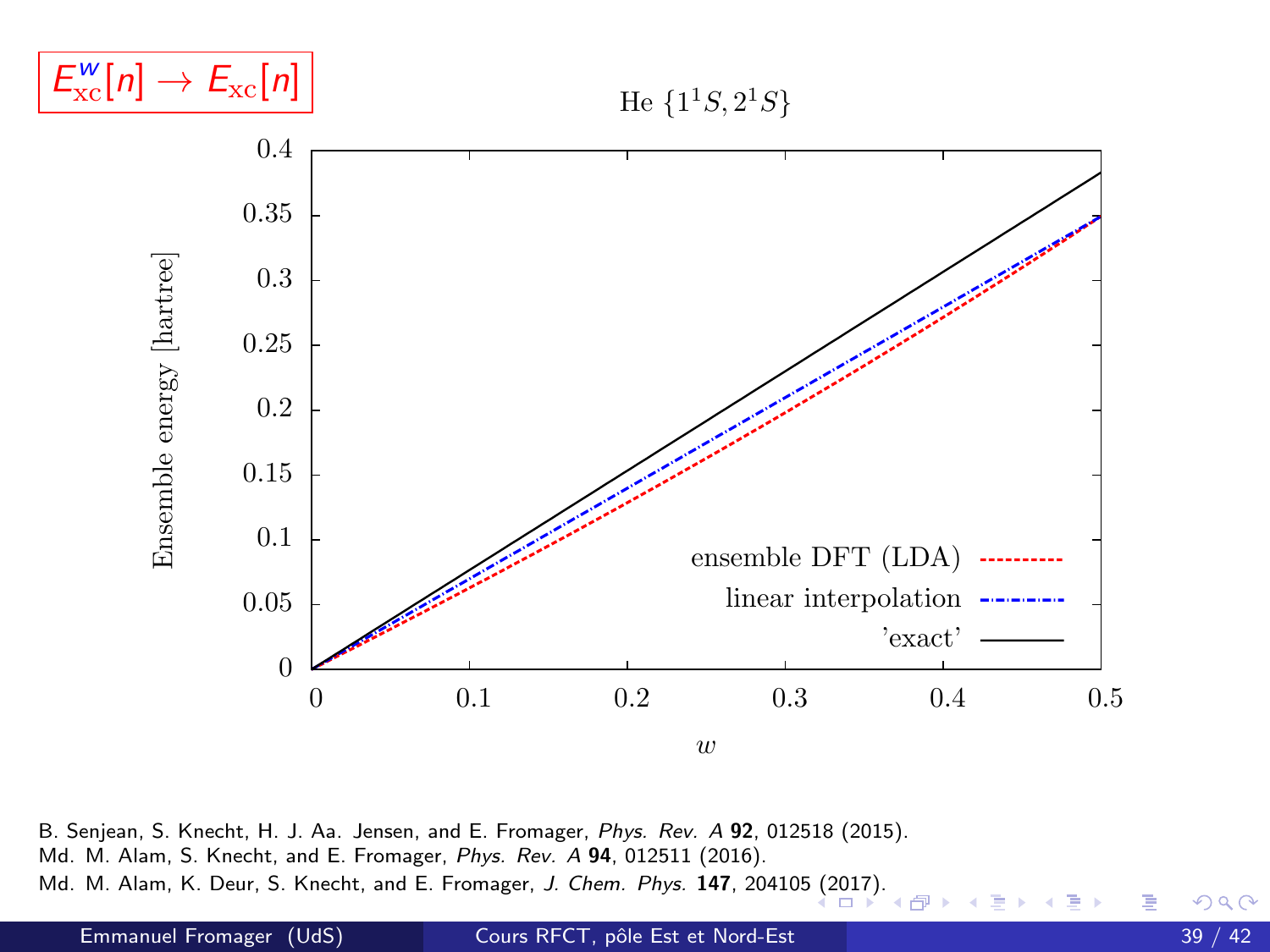He  $\{1^1S, 2^1S\}$ 

<span id="page-39-0"></span>

B. Senjean, S. Knecht, H. J. Aa. Jensen, and E. Fromager, Phys. Rev. A 92, 012[518](#page-38-0) ([201](#page-40-0)[5\)](#page-38-0)[.](#page-39-0)

4 D F

 $299$ 

э

≘⇒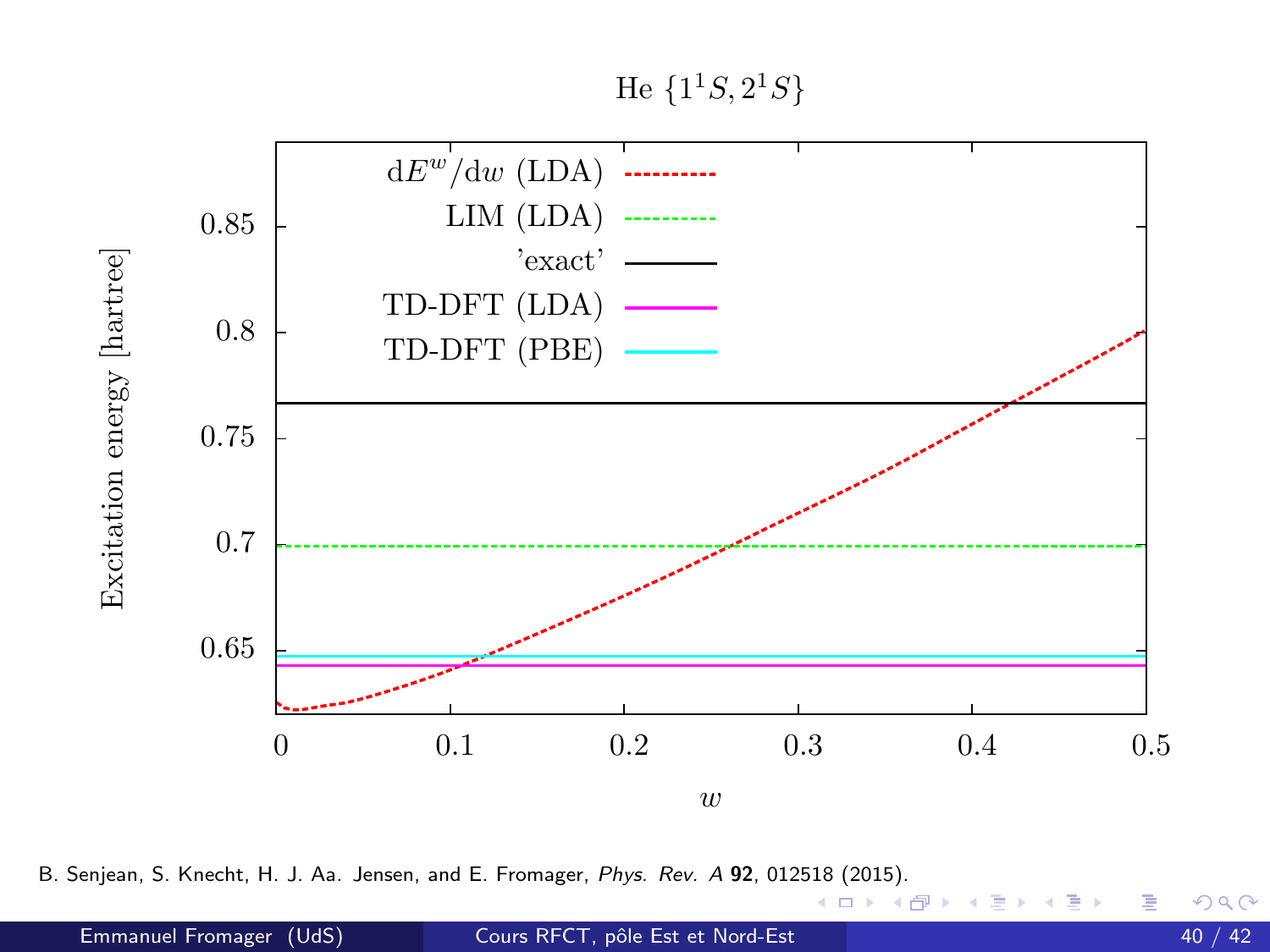HeH<sup>+</sup>  $\{1^1\Sigma^+, 2^1\Sigma^+, R = 8.0a_0\}$ 

<span id="page-40-0"></span>

B. Senjean, S. Knecht, H. J. Aa. Jensen, and E. Fromager, Phys. Rev. A 92, 012518 (2015).

 $\leftarrow$   $\Box$ 

 $299$ 

э ≘⇒